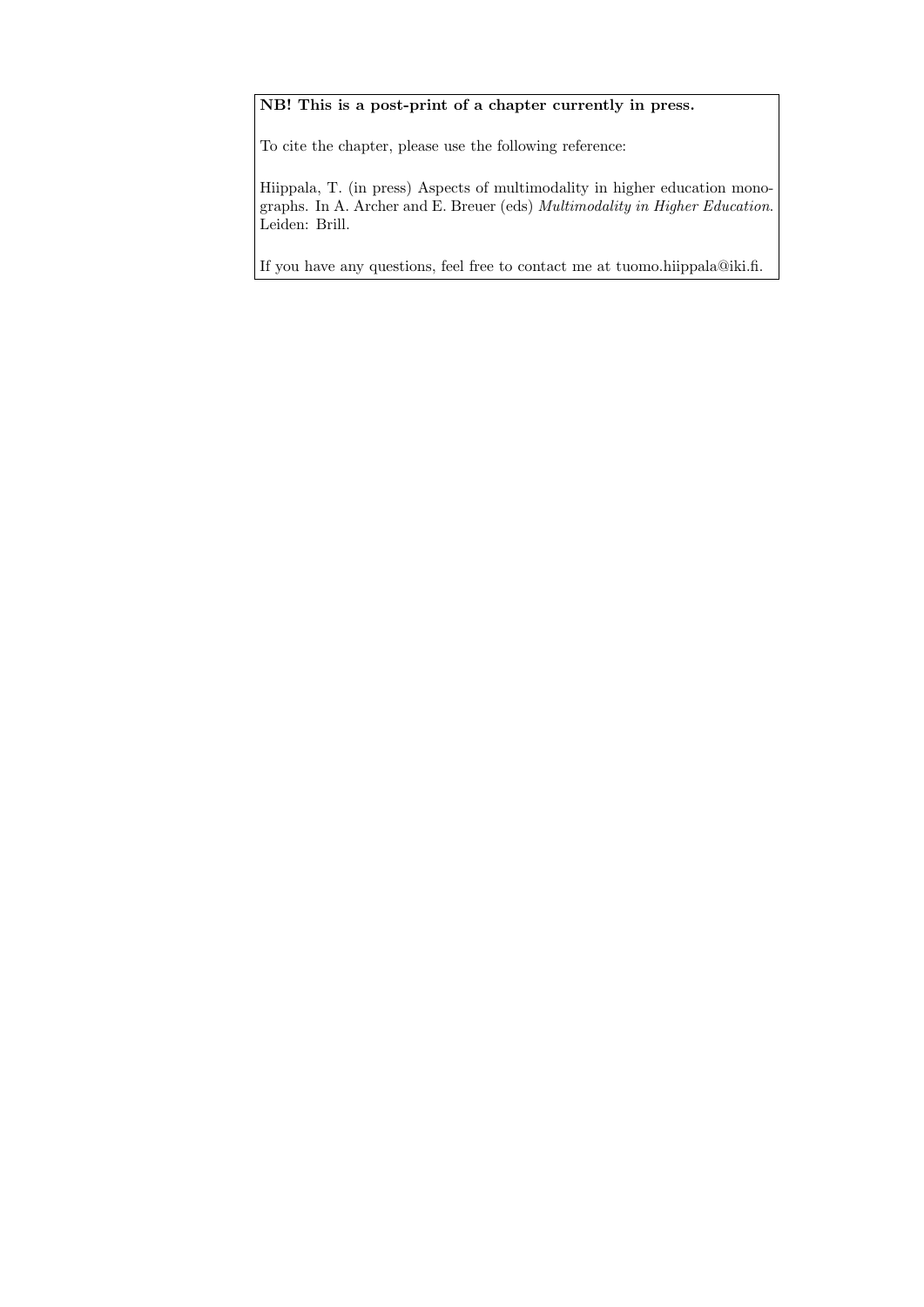# Aspects of multimodality in higher education monographs

Tuomo Hiippala Centre for Applied Language Studies University of Jyväskylä

# Introduction

This chapter aims to contribute to the growing body of research on multimodality and higher education by viewing the research monograph – a common vehicle for disseminating knowledge within many fields of study – through the lens of multimodal analysis. Influential ideas require space, and the way major works are published testifies to the power of a monograph. Yet research monographs have not received much attention in multimodal research, possibly because their text-driven structure is not perceived as being multimodally interesting.

At a time of pervasive multimodality, the research monographs continue to be dominated by written language, which is occasionally interrupted by figures, diagrams, tables and other graphic elements. Granted that language does most of the semiotic work in academic discourse, to support both learners and teachers (see Gourlay, chapter 4 this volume), we should also be able to describe what characterises the research monograph and other forms of academic discourse in terms of multimodality. Language, in short, offers powerful means for construing and disseminating academic knowledge, but covers only a part of today's communicative spectrum. In this aspect, making the multimodal structure of research monographs explicit should ideally help readers to access their content. An improved understanding of their structure may support learners' metacognitive activities (Kirsh, 2005), such as extracting knowledge from research monographs, while teachers may benefit with new ways of recontextualising the same knowledge in classroom settings and in other multimodal artefacts intended for learning, such as presentations (Jewitt 2014b; Thesen, chapter 2 this volume).

To support this kind of work and to better appreciate the research monograph as a form of multimodal academic discourse, I first outline several requirements for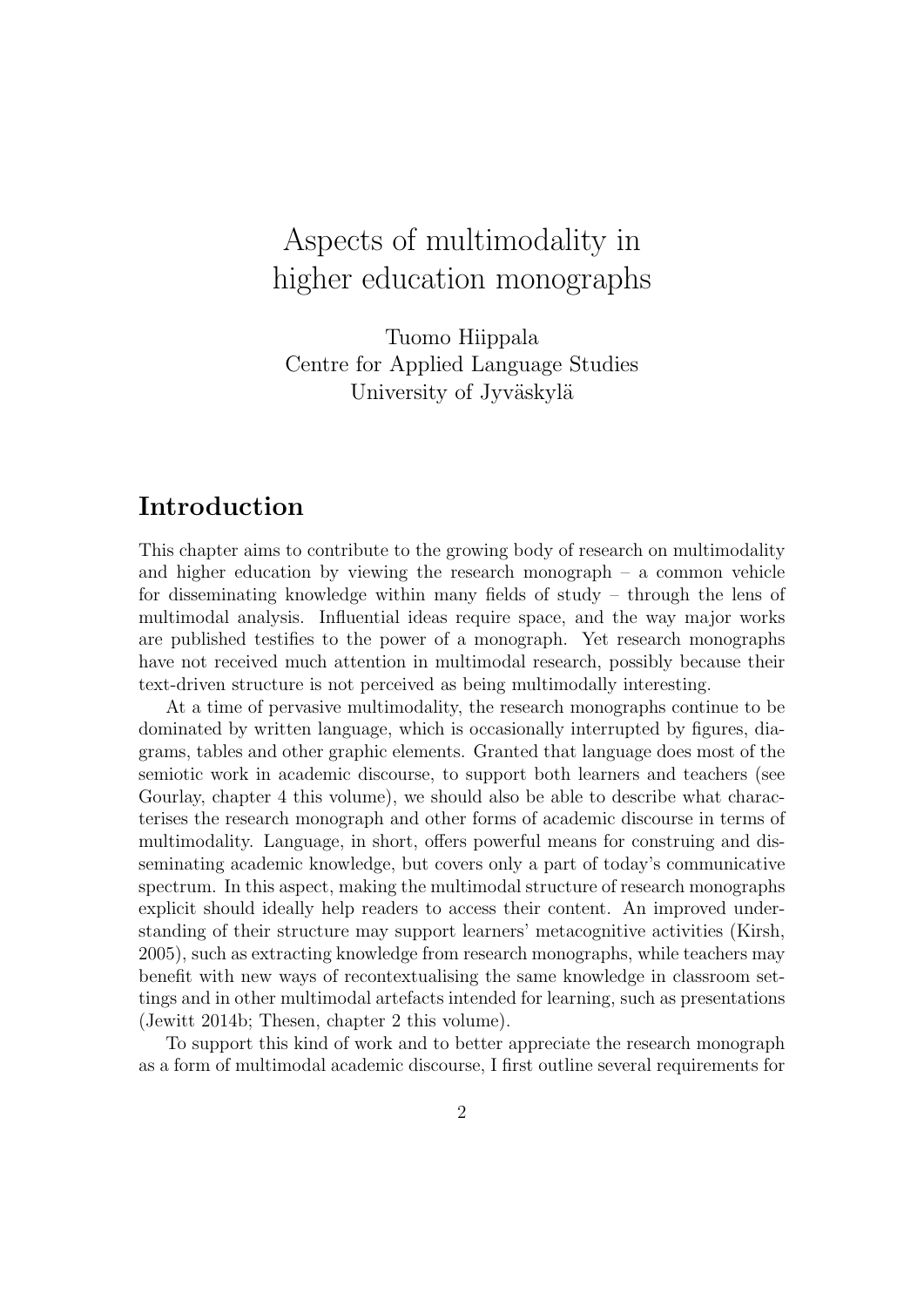investigating the research monographs, before presenting several analytical tools geared towards their description. I then continue by exemplifying how these analytical tools may be used to capture different types of multimodal phenomena by applying them to a page from a research monograph. Now, to set us on our course, I begin with a brief overview of previous work on multimodality in educational contexts.

#### Multimodality in academic discourse

There has been a long-standing interest in the relationship between multimodality and education (Kress, 1998, 2003; Kress et al., 2001; Unsworth, 2008). Despite growing interest in recent years (Archer and Newfield, 2014), Archer (2010) observes that academic discourse has not received much attention in multimodal research, although images frequently accompany written language "to provide context, illustrate a point, make an argument, furnish evidence, organise data" (Archer 2010, p. 202; Archer, chapter 5 this volume). It is precisely the relations between language and images that have gained the most attention in the study of multimodality in academic discourse. Taboada and Habel (2013), for instance, examine the rhetorical relations holding between text, figures and tables in an academic journal. Their analysis, which covered a total of 645 pages with 137 figures and 139 tables, concluded that figures often elaborate the accompanying text, whereas tables are used to present evidence.

From the perspective of the current study, Taboada and Habel's (2013) observation that figures, tables, diagrams and other graphic elements can stand in a variety of relations to the accompanying text – elaborating or presenting evidence – is particularly interesting. Additionally, Taboada and Habel (2013, pp. 81–82) note the possibility that multiple relationships can be simultaneously drawn between a single graphic element and the accompanying text. What this implies is that there are likely to be different types of multimodal structure at play. More specifically, these multimodal structures may be configured as necessary, ranging from defining specific text-image relations to ensuring that the content presented in text and graphics forms a coherent whole that works towards a common communicative goal. For multimodal researchers, the main questions are: Where does this potential arise from? What are the resources available for meaning-making on the page?

Parodi (2012) proposes that the source of this potential may be traced back to at least four semiotic systems active in academic discourse. These are the verbal, graphic, mathematical and typographic systems, which may be deployed on the page and configured to interact with each other (see Alyousef & Mickan, chapter 10 this volume). Emphasising the synergy between these systems, Parodi (2012)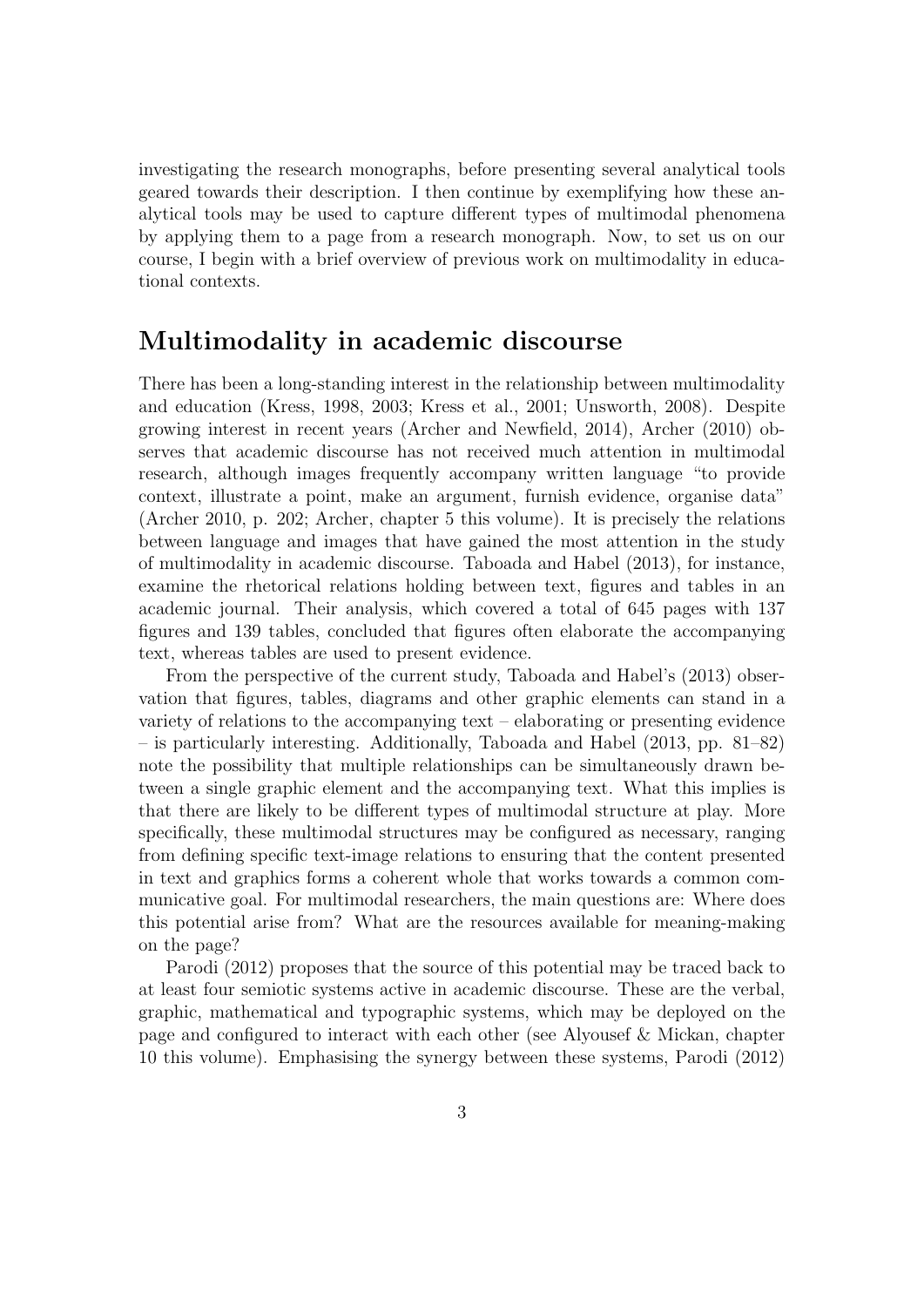argues that if we continue to talk about "the text and the figures" or "the text and the images" and treat them as separate entities, we may fail to truly appreciate the fundamental role of multimodality in academic discourse (p. 264). In Parodi's view, the text-image relations constitute only a part of what is going on the page in terms of multimodality. In contrast, the entire multimodal page takes on the functions set out for images by Archer (2010, p. 202). It is the page that illustrates, argues and elaborates by combining text, graphics, diagrams and tables.

In this aspect, Parodi's (2012) proposal bears close resemblance to Bateman's (2008) view of the page as a "site of integration" for several distinct resources for representation, which he characterises using the terms text-typographic, graphic and diagrammatic (p. 106). Moreover, the page has the potential to organise these resources in the two-dimensional layout space and combine their output in new ways. These combinations result in what Lemke (1998) calls the multiplication of meaning in scientific discourse. For this reason, understanding the page should be our first priority. The page provides a suitable point of departure for the current study, because it is something shared by all research monographs. Many other forms of academic discourse also work with a "page metaphor" (Bateman, 2008, p. 9), that is, organise their content along the vertical and horizontal dimensions. In order to take the page apart, we need a set of applicable analytical tools, beginning with an effective notion of 'mode'.

#### Semiotic modes in the research monographs

The concept of mode is central to multimodal research: the debates surrounding its definition also affirm its importance. Within the last two decades, various proposals for defining a mode have been put forward to help us understand the interaction between language, image, layout and other communicative resources. Some of the major proposals have been outlined in Jewitt (2014a), whereas other views can be found in, for example, Elleström  $(2010)$  and Forceville  $(2014)$ . What is important to understand in this connection is that the definition of a mode is motivated by its use.

Whereas a social semiotic approach to mode, which places emphasis on the signmaker, can be particularly revealing for studying multimodality from the learner's perspective (see e.g. Simpson, 2014), this chapter describes a multimodal artefact, which is designed to serve a set of communicative functions (Bateman, 2008; Hiippala, 2015). For research monographs, these may be broadly described as participating in building knowledge within a field by engaging with previous research through argument (cf. e.g. Maton, 2014). To fulfil these functions, the research monograph can draw on a variety of resources. Parodi (2012) conceptualises these resources as semiotic systems, whereas Bateman (2008, p. 106) characterises them as text-typographic, graphic and diagrammatic resources: what connects these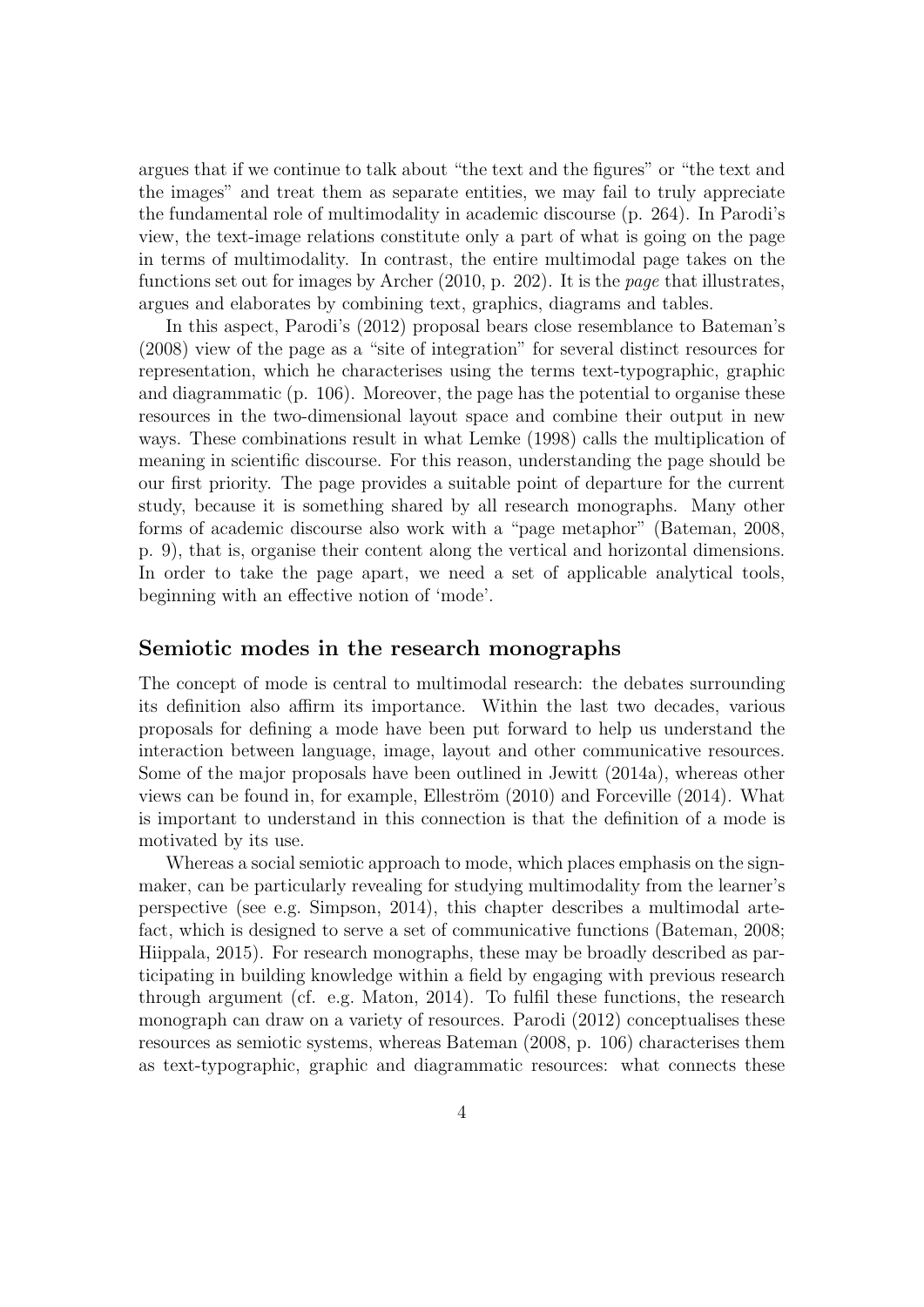two approaches is the focus on the page. Now, if we take the page as the starting point, as proposed above, we need to identify a definition of mode that can help us explain how text-typographic, graphic and diagrammatic resources interact in the research monograph (see also Simpson, chapter 11 this volume). Only then we may attempt to identify the semiotic modes active on the page.

Considering the dominant role of written language in the research monograph, it is possible to draw on a very specific proposal presented in Bateman (2009) for identifying the semiotic mode: text-flow. According to Bateman (2009), the semiotic mode of

text-flow ... is found within page-based artefacts whenever there is verbal text. Here the visual line of the developing text provides a basic one-dimensional organisational scheme. Although this may incorporate contributions involving other presentational modes, such as diagrams, tables, and related texts (e.g. footnotes, side notes, etc.), the most important distinguishing feature of this mode is that the spatial nature of the page is not made to carry significant meanings in its own right. (p. 61)

To summarise, text-flow is built around the one-dimensional, linear structure of written language, and does not take advantage of the layout space to make additional meanings. This does not, however, prevent the use of text-flow in multimodal artefacts that use the entire two-dimensional layout space. In fact, this is entirely common: one such example is contemporary secondary school English textbooks, whose layout and placement of textual and graphical content is described as "fluid" by Bezemer and Kress (2009, p. 261). They see "a clear shift from predominantly written text set in constrained typography and confined to a rigid, single- or two-column grid to a composition of (typo)graphically irregular writing and image-based elements placed fluidly on a two-page spread" (ibid.).

Yet in some other artefacts, such as the research monograph, text-flow appears to be the dominant semiotic mode, taking over the entire page to realise a one- or two-column layout: one such example may be found right before your eyes. Although the principle of one-dimensional linearity governs the general organisation of text-flow, this does not rule out the possibility of exploiting the two-dimensional layout space within the diagrammatic mode, which can interrupt text-flow in the form of diagrams, figures, and other graphical elements – an issue to which I will return shortly below. With this brief description of text-flow, we are already a step closer to the research monograph, which reflects many of the characteristics ascribed to this semiotic mode above.

But how does the semiotic mode of text-flow help us to understand the research monograph, as opposed to working with the assumption that language and images constitute their own semiotic modes? With text-flow, we can advance beyond the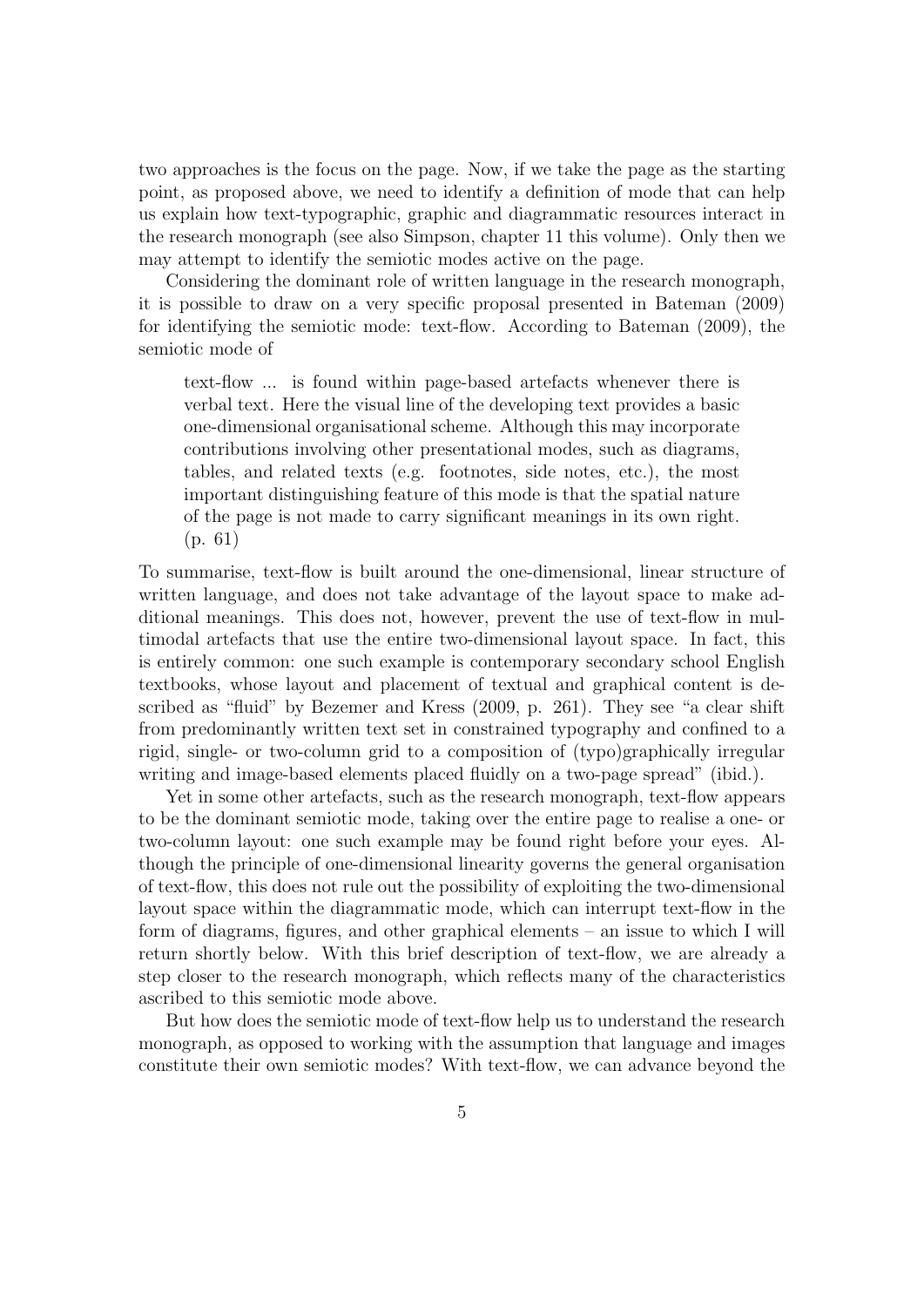traditional language/image dichotomy, and focus on how written language and the accompanying graphic elements interact on the page, while the general organising principle remains linear and one-dimensional (Bateman, 2009, p. 61). At the same time, we naturally continue to observe how language and image are used to realise this particular semiotic mode. It is important to understand, however, that text-flow – like any other semiotic mode – is an abstraction. In reality, what the semiotic mode is used for determines its structure: when used for feature journalism, text-flow may take a very different form than in academic discourse. Additionally, within academic discourse, the configuration of text-flow is likely to vary multimodally (Parodi, 2012) and linguistically (Hyland and Bondi, 2006) according to disciplinary conventions.

Because text-flow is driven by written language, we can also leverage previous research conducted within linguistics, particularly in the area of text organisation and structure (see e.g. Mann and Thompson, 1988; Martin, 1992). This places us in a relatively strong position with respect to written language on the page, but much more work remains to be done to achieve a similar position in terms of what occurs among the blocks of text-flow. The graphic and diagrammatic modes and their many realisations – figures, diagrams, tables, charts, in addition to their combinations in information graphics – have so far evaded comprehensive description. This may require, however, reconsidering our imports from the field of linguistics, as the diagrammatic mode, in particular, may involve increasingly complex multimodal structures. Guo (2004), for instance, has shown that diagrams can organise their content into sequences, while simultaneously grouping parts of the sequence together into a conceptual structure. In the case studied by Guo, making sense of the diagram requires the simultaneous application of two distinct interpretations to identify the sequential and conceptual structures. Without identifying and interpreting this kind of dual structure, the reader is unlikely to understand the meanings conveyed by the diagram.

As said, much work remains to be done in mapping the diagrammatic mode, before our knowledge of its structure and functions matches the level of detail achieved for written language within the field of linguistics. For this reason, I seek to strengthen the analytical framework developed in this chapter by introducing two additional concepts, medium and genre, which help to tie together the textual and graphical contributions to the research monograph and its pages.

#### Complementing the framework with medium and genre

The concept of text-flow serves as a foundation for analysing the research monographs, but the framework may be considerably reinforced by introducing two additional concepts: medium and genre. These concepts improve our capability to distinguish between the research monographs and other multimodal artefacts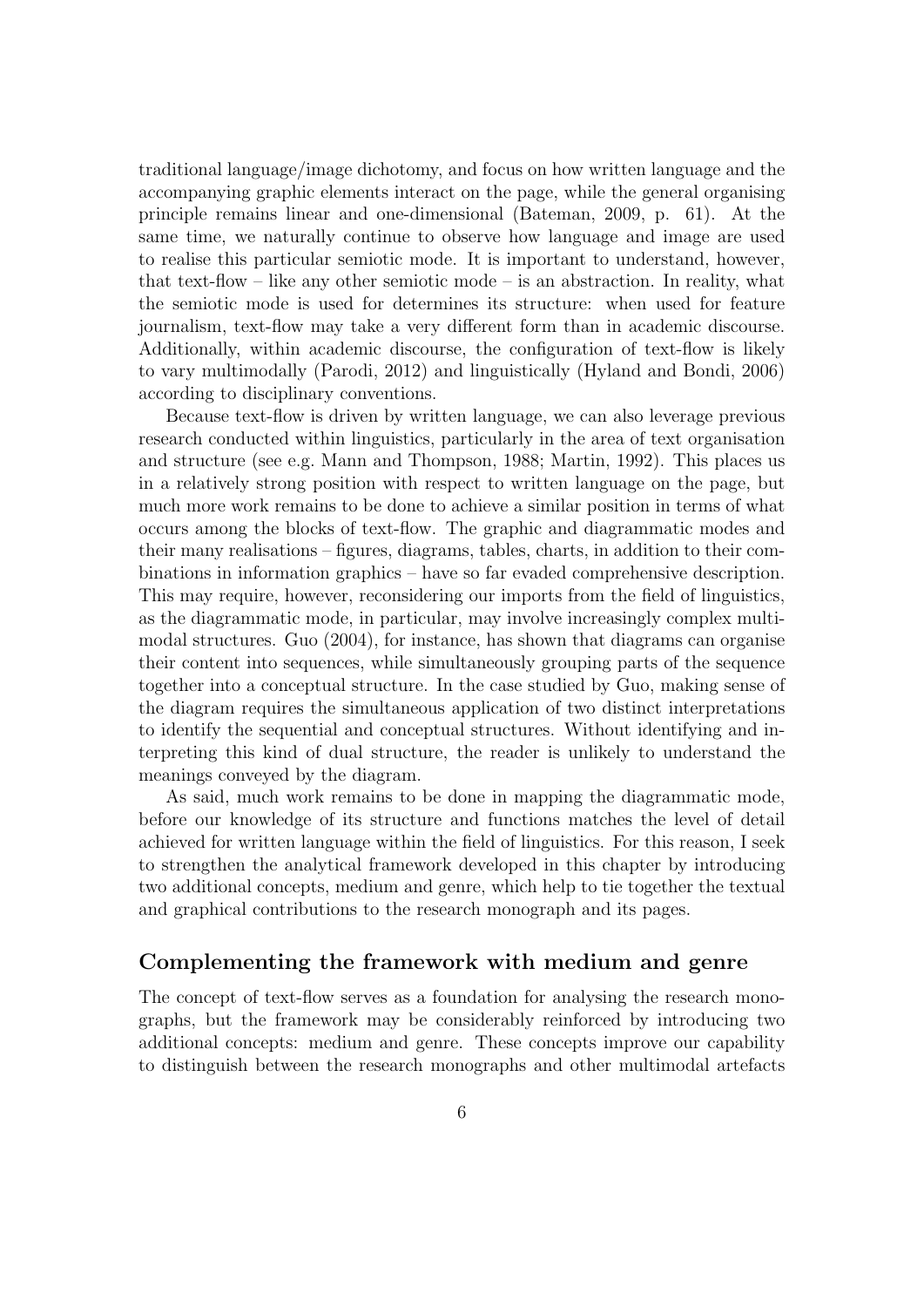used in higher education. This capability is crucial, particularly if we wish to better understand what happens when the content of the research monograph is recontextualised – or "resemiotised", to use Iedema's (2003) term – in a classroom presentation or other form of learning material. To provide a general view of the framework, the relations between genre, medium, and semiotic modes are set out in Figure 1.



Figure 1: Medium, semiotic modes and genre. The left-hand side shows a medium – such as a book – that provides a range of semiotic modes, whose specific configuration depends on what kind of multimodal artefact is realised using the semiotic modes. These are reflected in genre-specific patterns in the artefact structure, illustrated on the right-hand side, which include at least the content hierarchy, rhetorical organisation, typographic and graphic features and the use of layout space.

The first concept, medium, is concerned with the material underlying of the semiotic modes. No semiotic mode, including text-flow, can emerge without a material that can be manipulated for communicative purposes by a group of users. Over time, these materials can take a more permanent form as their production and consumption stabilises. Prime examples of contemporary print media include newspapers and books, which provide a range of semiotic modes that can be used to realise various genres (Kress, 2005, p. 11). The newspaper, for instance, is a medium that can realise both tabloids and broadsheets. The book medium, in turn, commonly carries genres ranging from the research monograph to novels and non-fiction books.

The second concept, genre, is frequently used in multimodal research to describe various artefacts and situations, and to circumscribe the phenomena under analysis (Hiippala, 2014, p. 111). In addition, this concept has been used to build analytical frameworks that aim to capture the differences between multimodal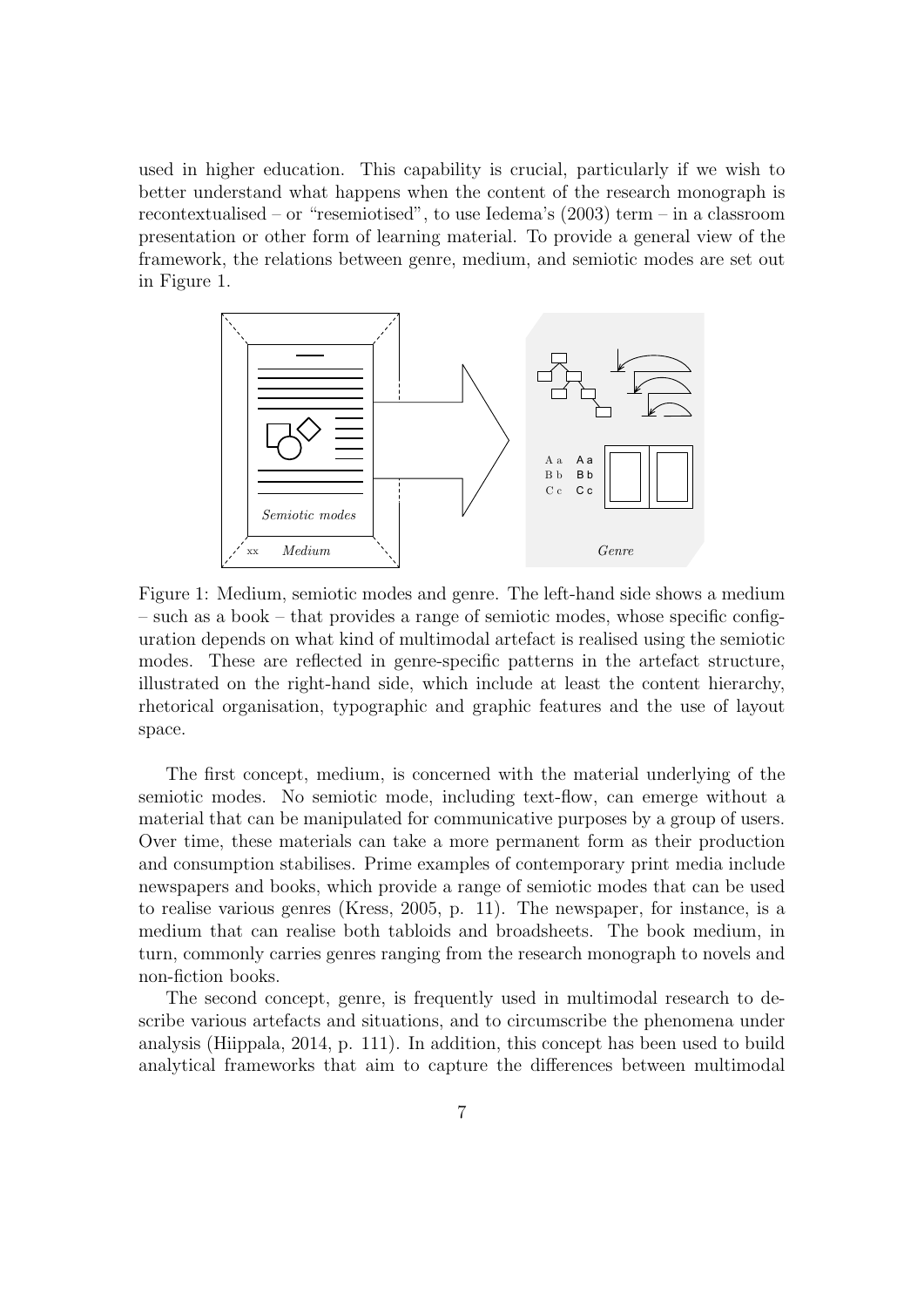artefacts: this is also how the concept will be put to use in this chapter. The most well-known development in this area is the Genre and Multimodality model (hereafter GeM; see Bateman, 2008), which seeks to identify multimodal genre patterns. To capture these patterns, the model attends to various aspects of the multimodal artefact, including the content, its hierarchical organisation, appearance, placement in layout, and rhetorical relations. These patterns, together with the social practices associated with the use of the artefact, constitute the notion of genre within the GeM model (Bateman, 2008, 16). I will introduce the analytical tools provided by the GeM model in more detail shortly below, as I deploy them to describe the multimodal characteristics of the research monograph.

But why it is necessary to bring in medium and genre to complement the concept of semiotic modes? I have argued elsewhere that their joint contribution is significant to any multimodal artefact (Hiippala, 2015). The medium provides the available semiotic modes, which are configured to reflect the properties of the genre that is being realised. The end result is a multimodal artefact, which is more or less appropriate for some communicative purpose, depending on how well it meets the requirements set for the particular genre in question. As Forceville (2014) argues:

But why it is necessary to bring in medium and genre to complement the concept of semiotic modes? I have argued elsewhere that their joint contribution is significant to any multimodal artefact (?). The medium provides the available semiotic modes, which are configured to reflect the properties of the genre that is being realised. The end result is a multimodal artefact, which is more or less appropriate for some communicative purpose, depending on how well it meets the requirements set for the particular genre in question. As Forceville (2014, p. 63, original emphasis) argues:

Genre is an element of context whose importance cannot be underestimated. Genre-attribution moreover occurs mostly subconsciously and in milliseconds, and is in my view the single most important element in the addressee's cognitive environment steering his strategy of interpretation of any pictorial or multimodal message. (p. 63, original emphasis)

This also applies to the research monograph, whether it is realised in printed form or as electronic books, as the moment readers set their eyes on the artefact, they begin to make assumptions about its content and structure: What is this text about? What is the best strategy for engaging with the text? Genre generates expectations, and how it is able to do so can only be understood by considering genre in connection with both medium and semiotic modes. However, the contributions of medium, genre and semiotic modes are subtle and often conflated, thus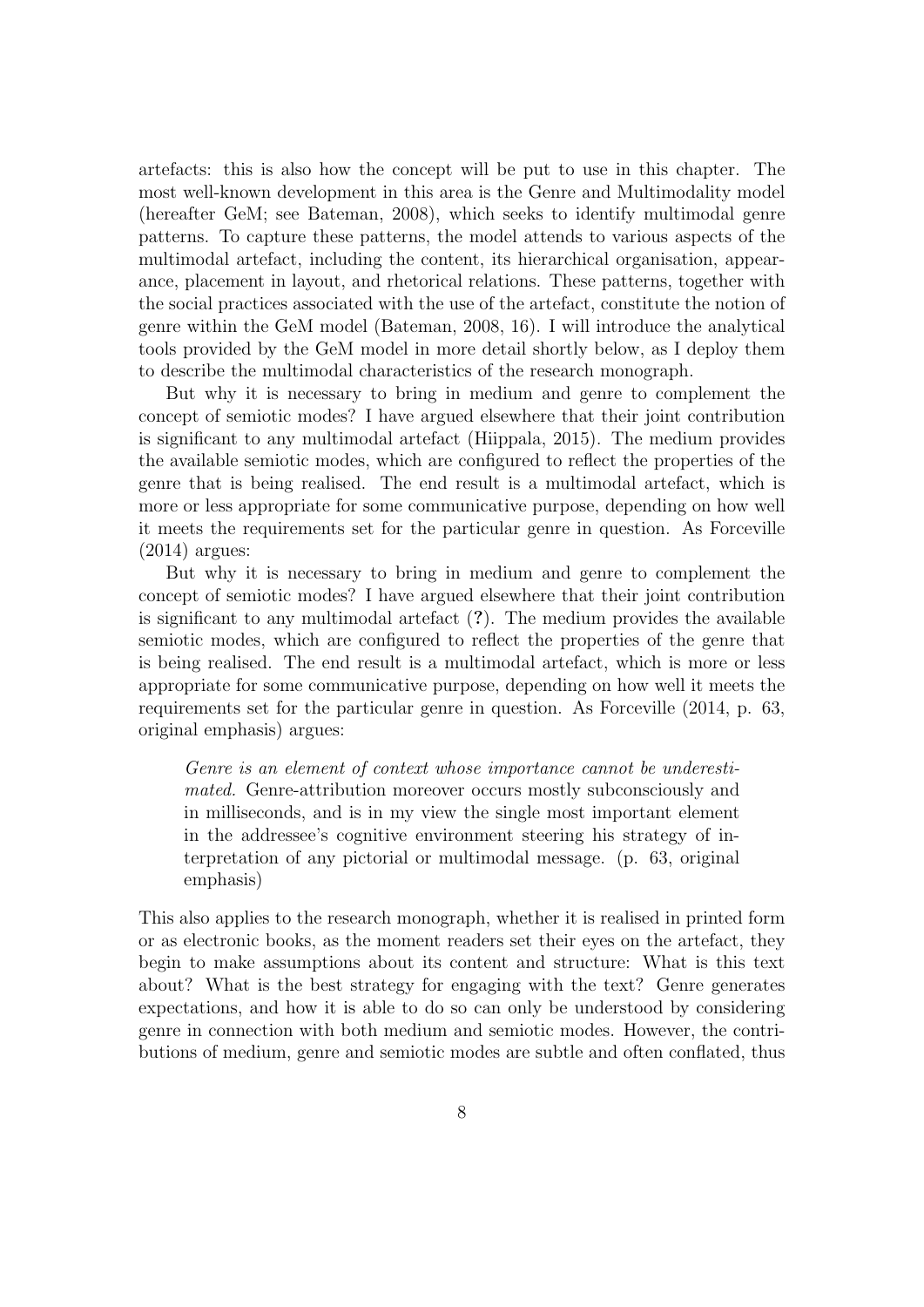explicating them requires a systematic approach, such as the one advocated by the GeM model.

### Describing the research monograph

In the following section, I will show how the analytical tools introduced above can be used to bring out certain characteristics of the research monograph as a multimodal artefact. Methodologically, I will mainly draw on the GeM model (Bateman, 2008), applying its tools to analyse a page from Bateman and Schmidt (2012). The research monograph in question proposes a new approach to multimodal film analysis, treating film as a kind of document (see also Bateman, 2013). Within the monograph, this specific page is a part of the theoretical discussion. It introduces several different perspectives to documents, and like many other research monographs, it does so by using the semiotic mode of text-flow. Moreover, as the page also integrates contributions from the diagrammatic mode, it presents a suitable target of analysis for this chapter.

My analysis proceeds in the order described shortly below, because the GeM model builds its analysis layer by layer. Due to this approach, the model is best introduced as the analysis unfolds. Those wishing to introduce themselves to the GeM model before engaging with the analysis below may refer to the principles behind the model, which are set out in a concise form in Hiippala (2014) and more extensively in Hiippala (2015, chapters 3 and 5). In the following analysis, I will first use the GeM model to dissect the page into distinct analytical units, before moving on to consider aspects of page layout and its organisation. Having established a sufficient understanding of the layout structure, I proceed to consider how text-image relations emerge on the page. Finally, I present my conclusions based on these analyses, considering how an improved understanding of the research monographs' multimodal structure may help both learners and teachers.

#### Dissecting the page

Table 1 shows the content on page 52 in Bateman and Schmidt (2012) and distributes this content into two analytical categories: base and layout units, which serve as the point of departure for the discussion. The centre column presents the actual content on the page, which is also marked for its typographic features, indicating the use of bold and italic typefaces. The left-hand column segments this content into base units, while the right-hand column distributes the identified base units into layout units (Bateman, 2008, pp. 111–117). Throughout this chapter, I will frequently use the numbers for base units to refer to the content found on the page. To put this convention into practice right away, Table 1 also includes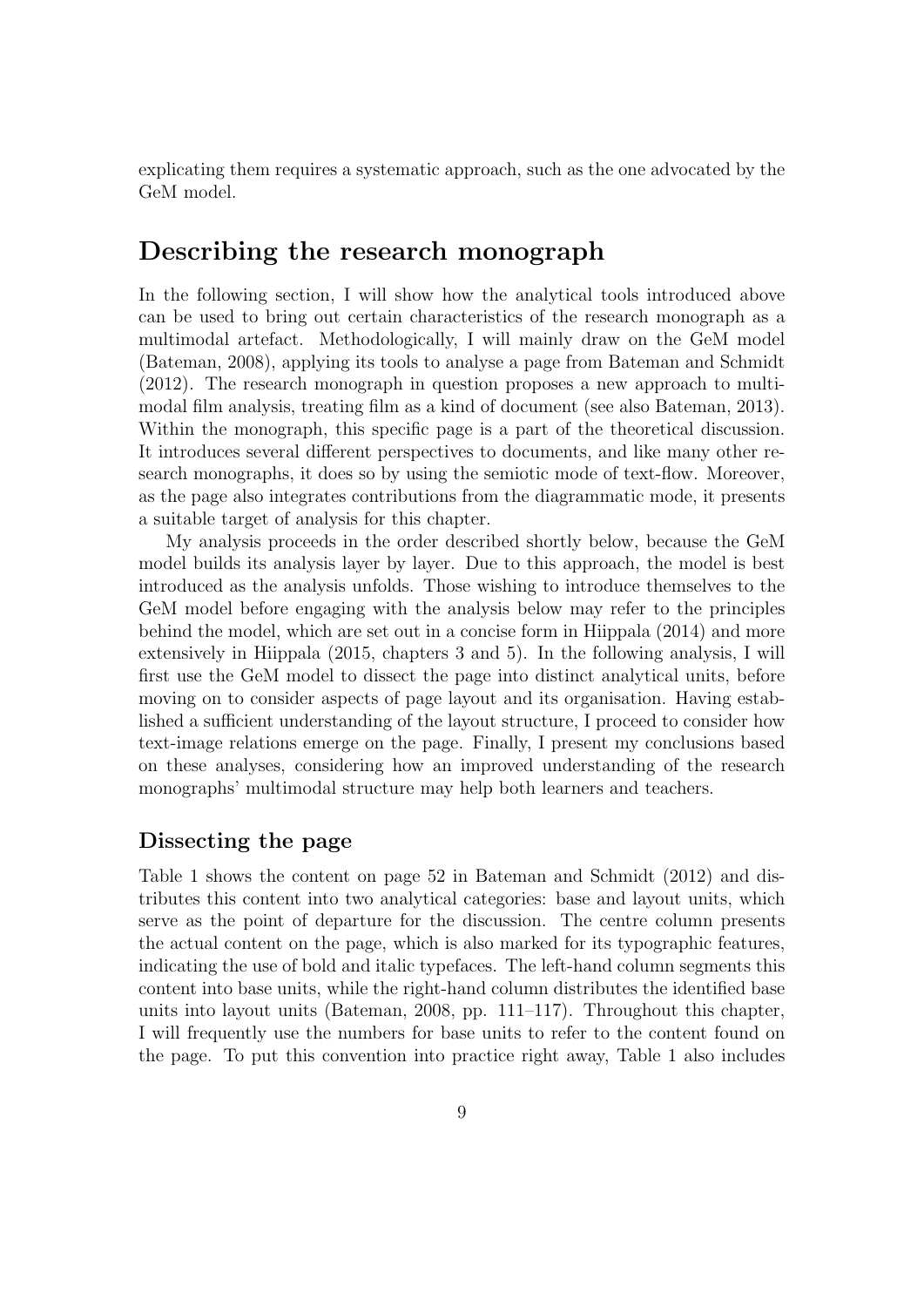| Base unit           | Content                                                                                                                                                                                                                                                                                                                                                                          | Layout unit                 |
|---------------------|----------------------------------------------------------------------------------------------------------------------------------------------------------------------------------------------------------------------------------------------------------------------------------------------------------------------------------------------------------------------------------|-----------------------------|
| 1<br>$\overline{2}$ | 52<br>Semiotics and documents                                                                                                                                                                                                                                                                                                                                                    | Page number<br>Running head |
| $\,3$               | 2.3.1 Three general perspectives on documents                                                                                                                                                                                                                                                                                                                                    | Header                      |
| $\overline{4}$      | For documents in general one can essentially adopt three per-<br>spectives: the <b>content view</b> , the <b>logical view</b> , and the <b>lay-</b><br>out view.                                                                                                                                                                                                                 |                             |
| 5<br>6              | These perspectives are suggested graphically in Figure 2.5.<br>In this section, we will characterise them in general and then<br>in Chapters 5 and 7 work with them for capturing the specifics<br>of films.                                                                                                                                                                     | Paragraph $#1$              |
| 7<br>8              | [A diagram showing the three perspectives, see Figure 2]<br>Figure 2.5 Three basic perspectives on a document                                                                                                                                                                                                                                                                    | Figure<br>Caption           |
| 9                   | The content view perspective covers the 'typical observer' in-<br>terest in a document: that is, assuming for now a range of<br>presumedly intended 'readers', what these readers will gen-<br>erally orient towards will be the 'represented content' of the<br>document.                                                                                                       |                             |
| 10                  | Although much can be said about such content, in this book<br>we will only consider this view to the extent that it is relevant<br>for building our analytic framework for the moving image.                                                                                                                                                                                     | Paragraph $#2$              |
| 11                  | From the document perspective, the notion of content used cor-<br>responds to the body of material that has, by some means, been<br>selected for presentation within some document; with respect<br>to the document, therefore, it can be seen as 'pre-existing' and<br>the main question concerns the organisation that is imposed<br>upon it in order to construct a document. |                             |
| 12                  | We will impose constraints on the kind of content that is ad-<br>missible as we proceed.                                                                                                                                                                                                                                                                                         |                             |
| 13                  | For example, and to begin, since we will be focusing exclusively<br>on filmic documents in this book, the content will be taken to<br>be 'raw' recordings or creations of some pro-filmic material.                                                                                                                                                                              | Paragraph $#3$              |
| 14                  | This can be taken as corresponding loosely to the various<br>'takes' produced during filming before being edited into their<br>appearance in the final film.                                                                                                                                                                                                                     |                             |
| 15                  | For film, therefore, the 'shot' serves as a typical example of a<br>content portion.                                                                                                                                                                                                                                                                                             |                             |
| 16                  | Such content portions may be constituted by material of dif-<br>ferent kinds.                                                                                                                                                                                                                                                                                                    | Paragraph $#4$              |
| 17                  | All that is required for current purposes, however, is that we<br>can assume  [page break]                                                                                                                                                                                                                                                                                       |                             |

Table 1: Page 52 in Bateman and Schmidt (2012)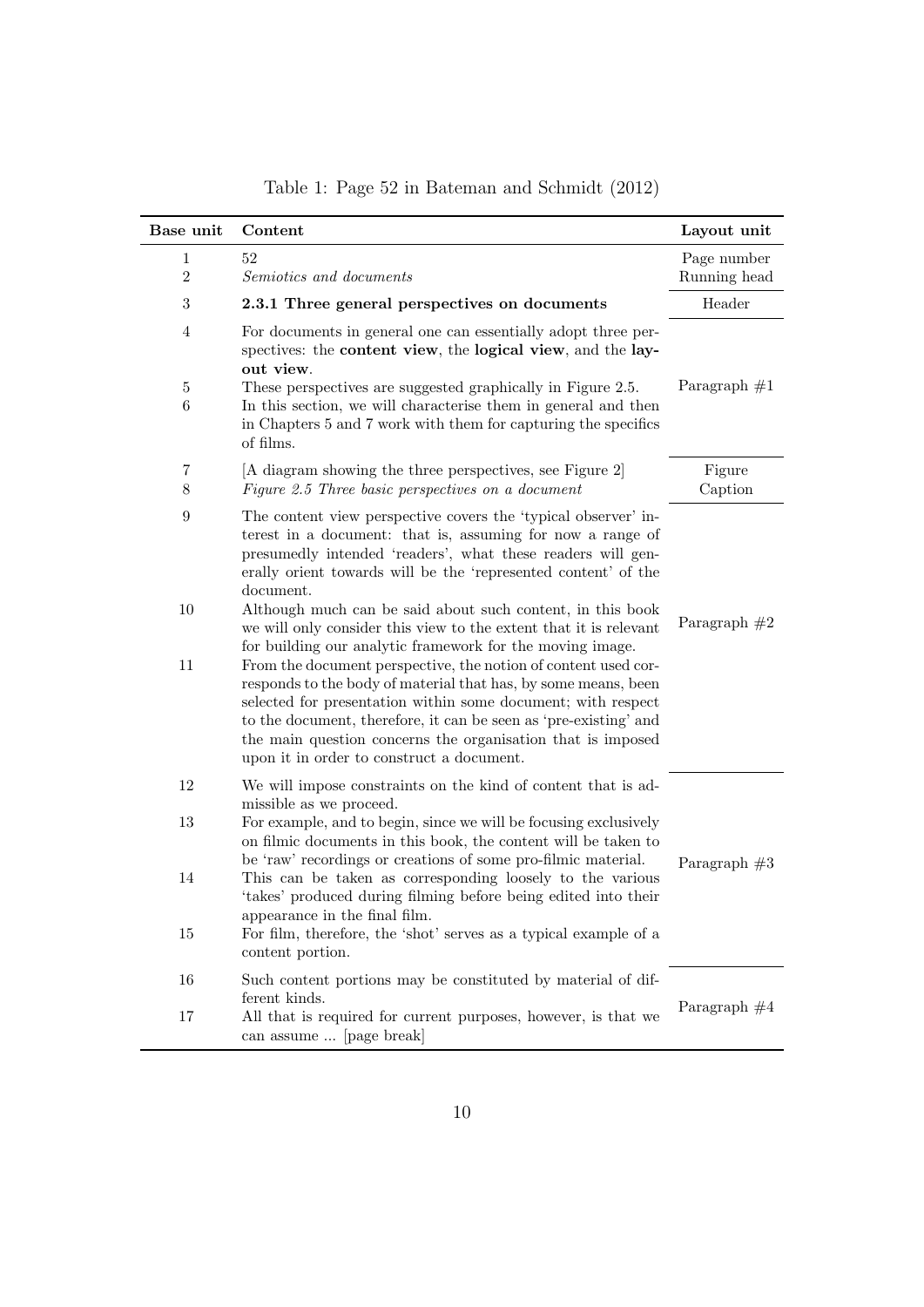a diagram (7), which is represented in Figure Figure 2. Next, I will explain how these analytical units help us to take the first step in investigating the multimodal structure of the page.



Figure 2: A sketch of Figure 2.5 on page 52 in Bateman and Schmidt (2012), which retains the original layout and conceptual structure.

The GeM model defines a range of base units to ensure comparable and reproducible analyses. In a strict sense, these definitions limit what can be talked about in the analysis, in order to avoid getting lost in the "infinite detail" (Forceville, 2007, p. 1236). This kind of detail accumulates rapidly if artefact parts are randomly picked up for analysis. The base units defined in the GeM model are given in Bateman (2008), but certain units can be showcased here using the examples presented in the left-hand column of 1. The base units identified in the GeM model include, for instance,

- page numbers  $(1)$ ,
- running heads  $(2)$ ,
- $\bullet$  headers  $(3)$ ,
- sentences  $(4)$ ,
- and diagrams  $(7)$ .

These base units constitute the minimal units of analysis, underlining the rather broad approach to multimodal analysis taken within the GeM model. None of the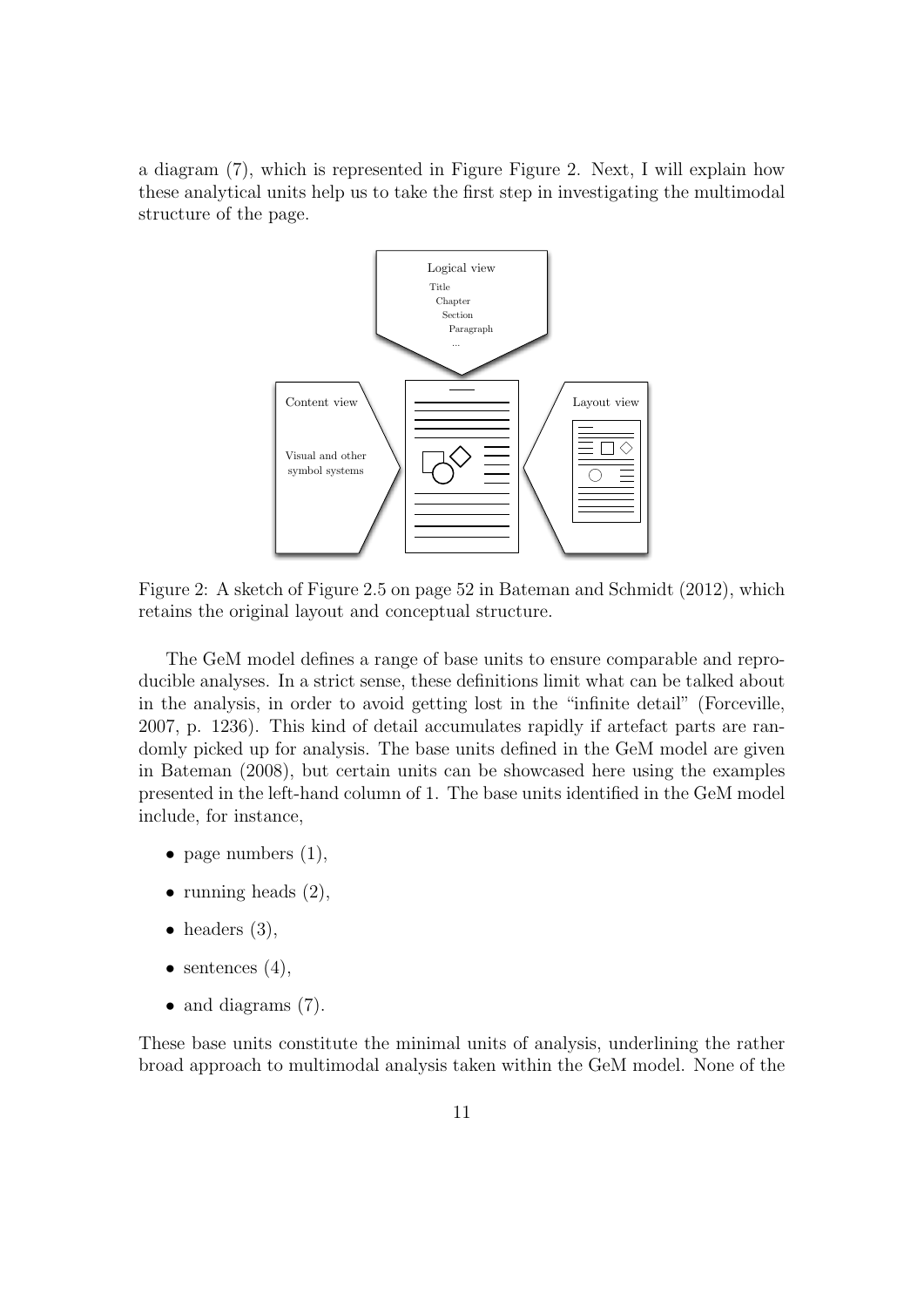aforementioned analytical units, including sentences and diagrams, are decomposed further, because maintaining a tight grip on analytical granularity allows the framework to "concentrate on the combination of information across modes" (Bateman, 2008, p. 111). This is precisely what we need, considering our goal, that is, an improved understanding of how this particular page operates multimodally as a part of the research monograph.

However, the GeM model does more than segments the content into analytical units: after identification, the base units are handed over to a variety of analytical layers for further description. One such layer is the layout layer, which describes the content on the page from various perspectives: what kinds of hierarchical relations hold between the content, what are its typographic and graphic features, and where the content is located in the layout. In order to scale up the description, the base units are joined together to form layout units. As the right-hand column in Table 1 indicates, sentences, for instance, are combined into paragraphs in the layout layer: the base units 4, 5 and 6 make up paragraph  $#1$ . The resulting layout units may be then observed from various perspectives introduced above: hierarchy, appearance and placement.

The first perspective to be examined is the layout structure, which determines how the layout units relate to each other in terms of hierarchical relationships. These relations are typically represented using a tree structure, as shown in 3, which visualises the layout structure of page 52 in Bateman and Schmidt (2012).



Figure 3: The layout structure of page 52

On the top of the tree diagram is the page, which does not constitute an actual layout unit itself, as indicated by its absence in 1. The layout structure, however, requires this unit to provide a root for the hierarchical organisation. Beginning from the top, the page 52 breaks into two branches: Section 2.3.1 and Page header.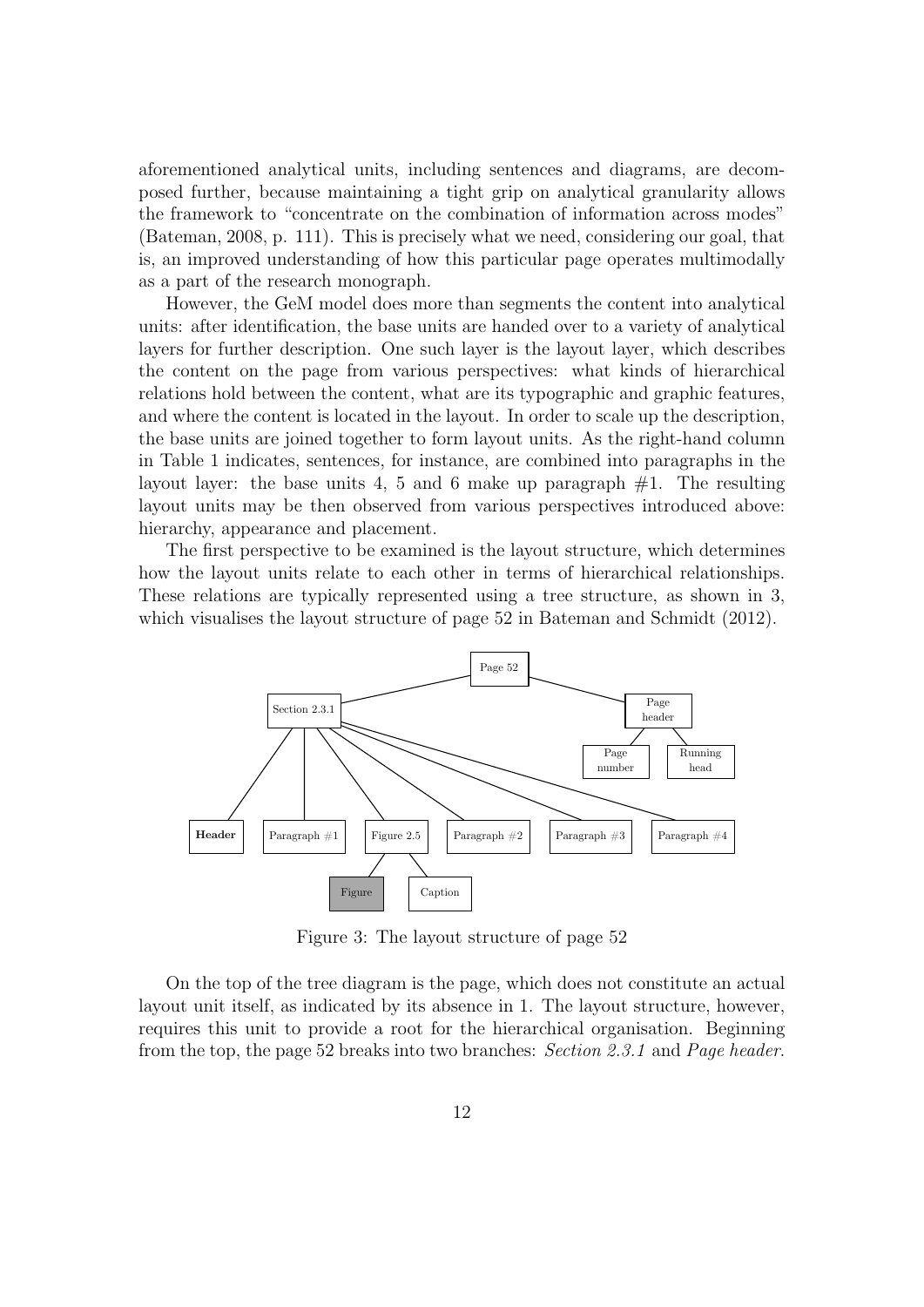At this point, we can already begin to build bridges between the page analysed here and the concepts of medium and genre introduced above. Under *Page header* we can find a page number ('52') and a running head ('Semiotics and documents'). These features – page numbers and running heads –can be found in a variety of books, regardless of the genre realised using the book medium. They are, in short, a feature of this particular medium (and many others), and for this reason, they should not be conflated with the contributions arising from genre within our framework. They do not participate in organising or presenting the content, but act as navigational devices that support the use of the entire artefact (Bateman, 2008, p. 114).

The actual content, which can be more appropriately described in terms of genre, resides under the branch Section 2.3.1. This content consists of the header and the paragraphs that follow, which realise the semiotic mode of text-flow on page 52. Keeping the initial characterisation of text-flow in mind, the paragraphs proceed in a linear order, but are interrupted by a diagrammatic element, Figure 2.5, which cuts the flow of written language. The presence of this figure within text-flow is marked by the introduction of an additional level to the hierarchy represented by the layout structure: the composite unit Figure 2.5, which joins together the diagram and its caption.

This composite unit is particularly interesting from the perspective of artefact structure, because the introduction of an additional level to the layout hierarchy may also be perceived as a structural cue to the reader. Effectively, this structure puts the text-flow on hold, prompting the reader to reconsider and select the appropriate mode of interpretation to make sense of the diagram. As I will show shortly below, this also encourages the reader to seek out the relations holding between the diagram and the surrounding text-flow. Although text-flow proceeds in a linear order, a similar organisational principle does not necessarily hold for the diagrammatic mode used to realise Figure 2.5, as we saw in the case described above by Guo (2004).

Holsanova and Nord (2010) have proposed that these structural cues play an important part in making sense of multimodal artefacts. They write:

... the user recognises functional patterns and principles behind the structure, knows where to look for specific things, how to find entry points and possible reading paths, how to recognise information hierarchies, etc. (Holsanova and Nord, 2010, p. 83)

The research monograph has functional patterns to support its interpretation, as exemplified by the layout structure used to introduce the diagram. It also has a very clear organising principle behind its structure, linearity, which is reflected in the positioning of the paragraphs on the same level of the layout hierarchy. Built around the one-dimensional linear structure of text-flow, the research monograph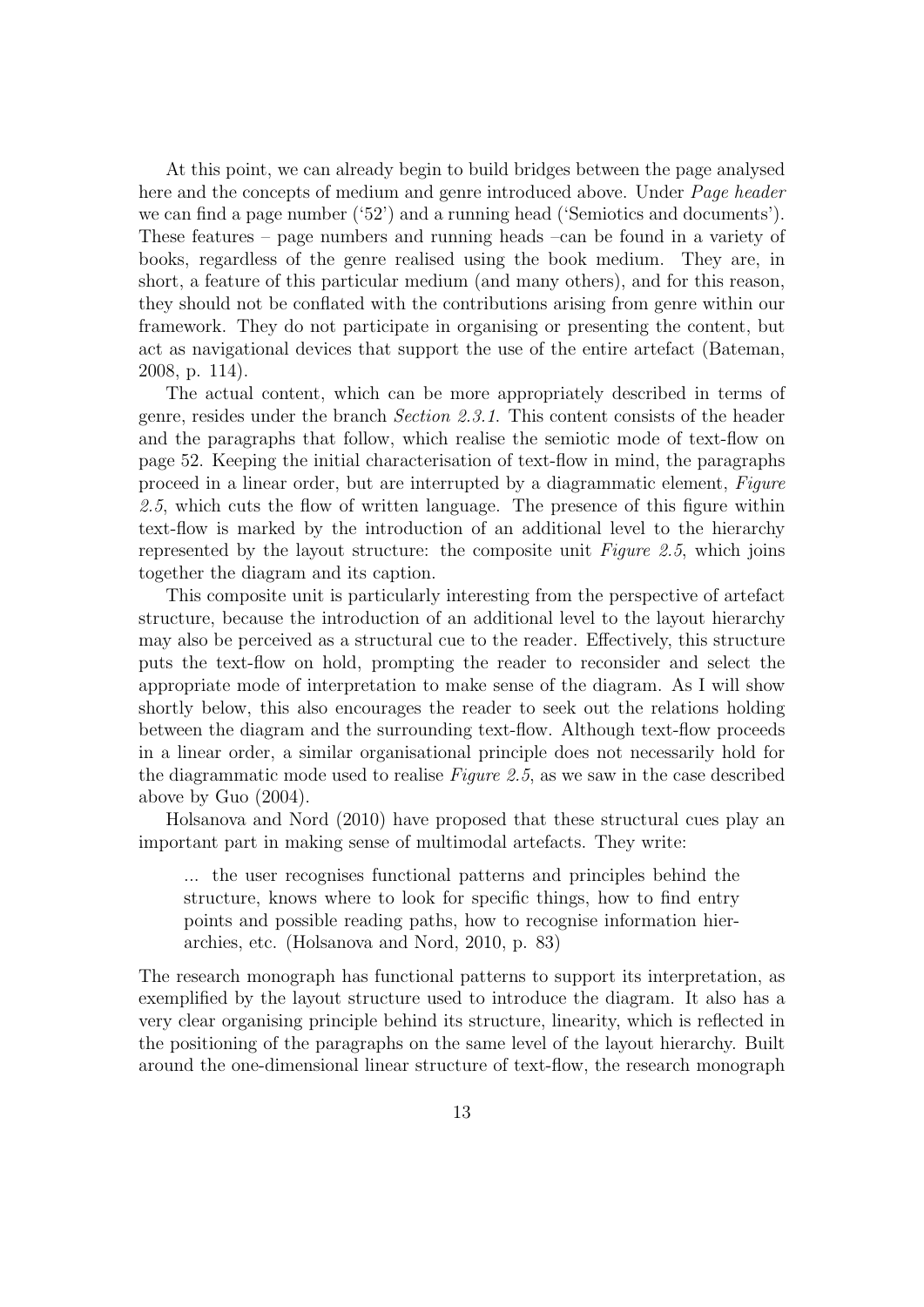is far less demanding terms of visual perception and interpretation, particularly when compared to other genres taking advantage of the layout space. This can be made explicit by comparing the layout structure in Figure 3 to those found in other genres, such as a tourist brochure and an in-flight magazine, which are presented in Figure 4.



Figure 4: Layout structures in a tourist brochure and an in-flight magazine

As Figure 4 shows, genres that take advantage of the layout space to organise their content can have far more complex layout structures. Constructing composite units of text and graphics and demarcating them from each other in the layout space, while simultaneously establishing connections between the different parts of the content requires a complex layout structure. This is evident, for instance, in the tourist brochures, in which a double-page can host a wealth of different multimodal ensembles: descriptive texts, photographs with captions, information boxes, lists of destinations, schedules in tables, and so forth, which all work towards the same communicative goal. Compared to the tourist brochure and in-flight magazine, the research monograph is far less complex in terms of the layout structure. Why?

Examined using the GeM model, which focuses on multimodal structure, the page of a research monograph appears deceptively simple. However, the complexity of text-flow in the research monograph is revealed upon zooming in to the written language deployed within this semiotic mode. What can be found here is language, used for academic purposes, which encodes and compresses meanings to a high degree (Ventola, 1996; Halliday, 1998). Because unpacking academic discourse is a demanding task, the research monograph – as a multimodal artefact – has to support easy access to the content. If the reader would have to simultaneously resolve a complex layout structure, such as those found in the tourist brochure or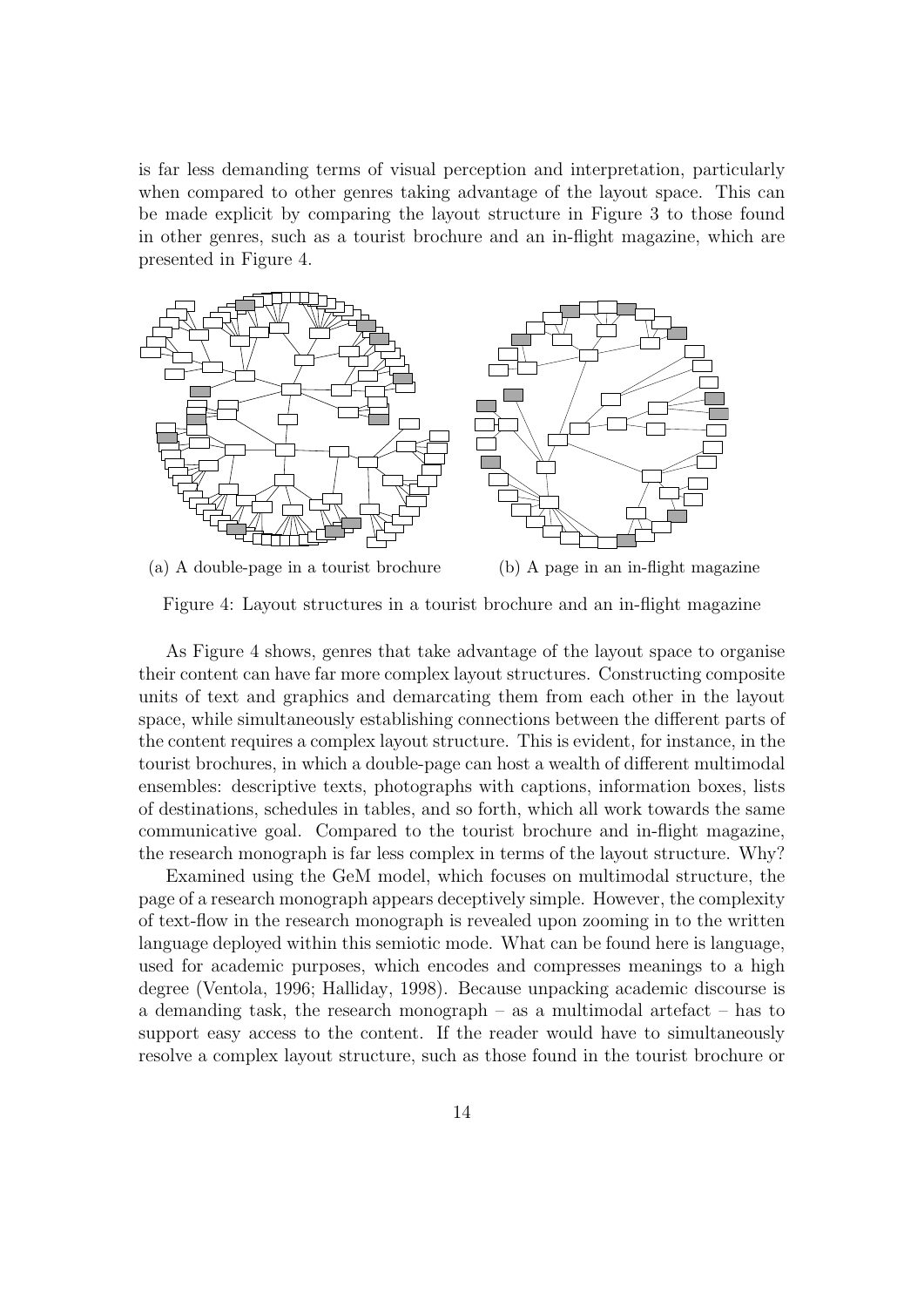in-flight magazine shown in Figure 4, this would add considerably to the demands presented by the artefact to the reader. It may be proposed that by adopting a 'shallow' layout structure, the research monograph supports a specific type of activity: strategic reading. During strategic reading, the readers actively monitor their response to the content: this is different from skimming or searching, which are used when seeking an answer to a question (Waller, 2012, pp. 239–241). For this kind of reading, the complex but immediate layout structure of the tourist brochure may be more appropriate, given the right structural cues.

What has not been discussed so far are the more explicit forms of cue structures, particularly those arising from the text-typographic resources available within the semiotic mode of text-flow. As Table 1 shows, several base units or their parts on page 52 are highlighted typographically. Within the actual content of the page, a header (3), parts of a sentence (4) and a caption (8) are emphasised either using a bold or italic typeface. Both the header and the caption may be considered "access structures", which are distinguished typographically from the main body of content (Waller, 2012, p. 241). The three nominal groups – 'content view', 'logical view' and 'layout view' – marked using a bold typeface are particularly interesting, because these nominal groups are also present in the accompanying diagram (7) (see Figure 2). This kind of structural cuing is a common way of directing the reader's attention from text to images, which has also been noted in the study of "multimedia learning" (see e.g. the references in Holsanova et al., 2009, p. 1216). However, on the current page, these typographically highlighted nominal groups do not constitute the sole reference to the diagram: it is also referred to explicitly in the following sentence (5). To shed light on the text-image relations, in the following section, I examine the relations between text-flow and diagrammatic mode, showing that the two examples introduced above – the nominal groups and the sentence – participate in different types of structure commonly found in the research monograph and other multimodal genres.

#### Examining the relations between text and images

Several frameworks have been developed for describing text-image relations in multimodal artefacts (see e.g. Martinec and Salway, 2005; Kong, 2006). These frameworks draw mainly on previous proposals in linguistics and semiotics to provide detailed analyses of text-image relations. Bateman (2008, p. 145), however, argues that many of these accounts suffer from a significant limitation. They often draw "single relations between elements", such as the diagram and its caption on page 52, while simultaneously assuming that similar text-image relations may also hold between collections of textual and graphic elements. Due to the lack of a supporting notion of structure, text-image relations are often drawn between any elements that appear connected.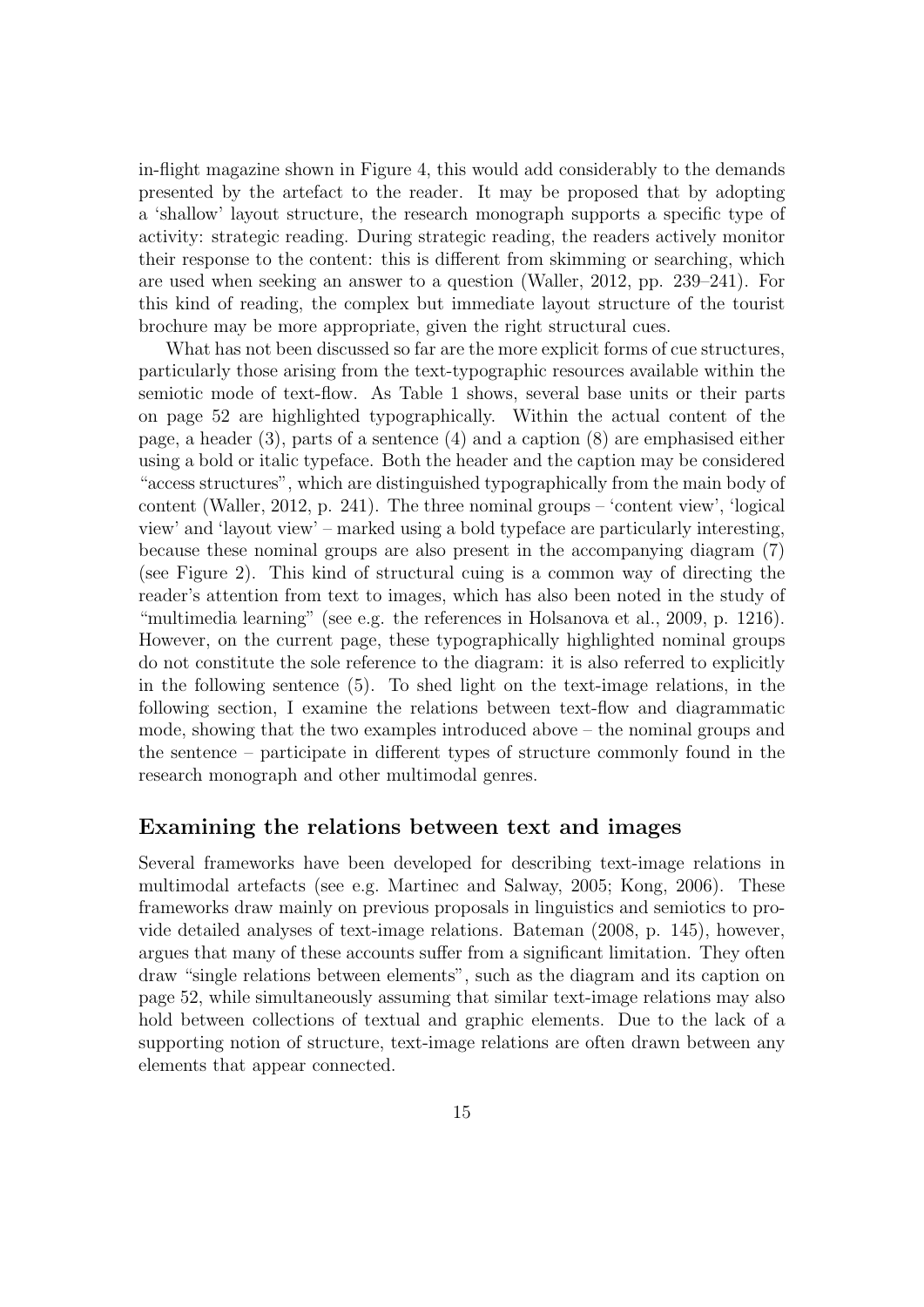This analytical problem presents a challenge for the current study, which needs to be resolved if we wish to understand how page 52 is structured multimodally. As I pointed out above, both sentences 4 and 5 on page 52 seem to relate to the diagram (7) and its caption (8), which will be now bundled together into "an image-text-complex", following the term proposed by Kvåle (2010). I do so based on the observation made in the layout structure: incorporating the diagram and its caption into the text-flow requires an additional level in the layout structure. Given this structural cue, it is likely that a text-image relation holds between the elements participating in the image-text complex – this is where we could also apply the frameworks proposed in Martinec and Salway (2005) and Kong (2006). Yet this would raise another question: if a text-image relation holds between the diagram and its caption, what kinds of relations hold between the image-textcomplex and sentences 4 and 5, which also refer to the diagram and its caption?

To achieve a more comprehensive and precise description of how text and images work together on the page, the GeM model carries the notion of structure over from the base layer to the description of text-image relations. These relations are described using Rhetorical Structure Theory (hereafter RST; see e.g. Mann and Thompson, 1988; Taboada and Mann, 2006) – an established theory of text structure and coherence, which provides a set of relations to describe how parts of discourse relate to each other. The GeM model extends these relations to cover the entire page, examining relations within text-flow, that is, how sentences relate to each other, while also acknowledging the possibility that relations may hold between particular segments in the text-flow and the accompanying graphic or diagrammatic element. As a part of the GeM model, RST has been applied successfully to various multimodal artefacts. It has been used, for instance, to draw out genre differences across cultures (Kong, 2013; Thomas, 2014) and to criticise graphic and document design (Delin and Bateman, 2002).

It is important to understand, however, that RST does not pursue a description of rhetoric in its traditional sense as a form of persuasion, nor as it is often understood in North America (especially in relation to genre; see Bawarshi and Reiff, 2010, chapter 6). Instead, the aim of the rhetorical analysis in the GeM model is to uncover how multimodal artefacts achieve coherence, or well-formedness, which is an essential property, if the artefact is to achieve its designated communicative goals. Taboada and Habel (2013) summarise coherence effectively by defining it "as a property of texts whereby all parts of a text have a reason to be in the text and, furthermore, there is no sense that there are parts that are somehow missing" (p. 66). In plain words, coherence is achieved when the text meets the readers' expectations. These expectations arise from genre and apply also to multimodal artefacts (Bateman, 2014a).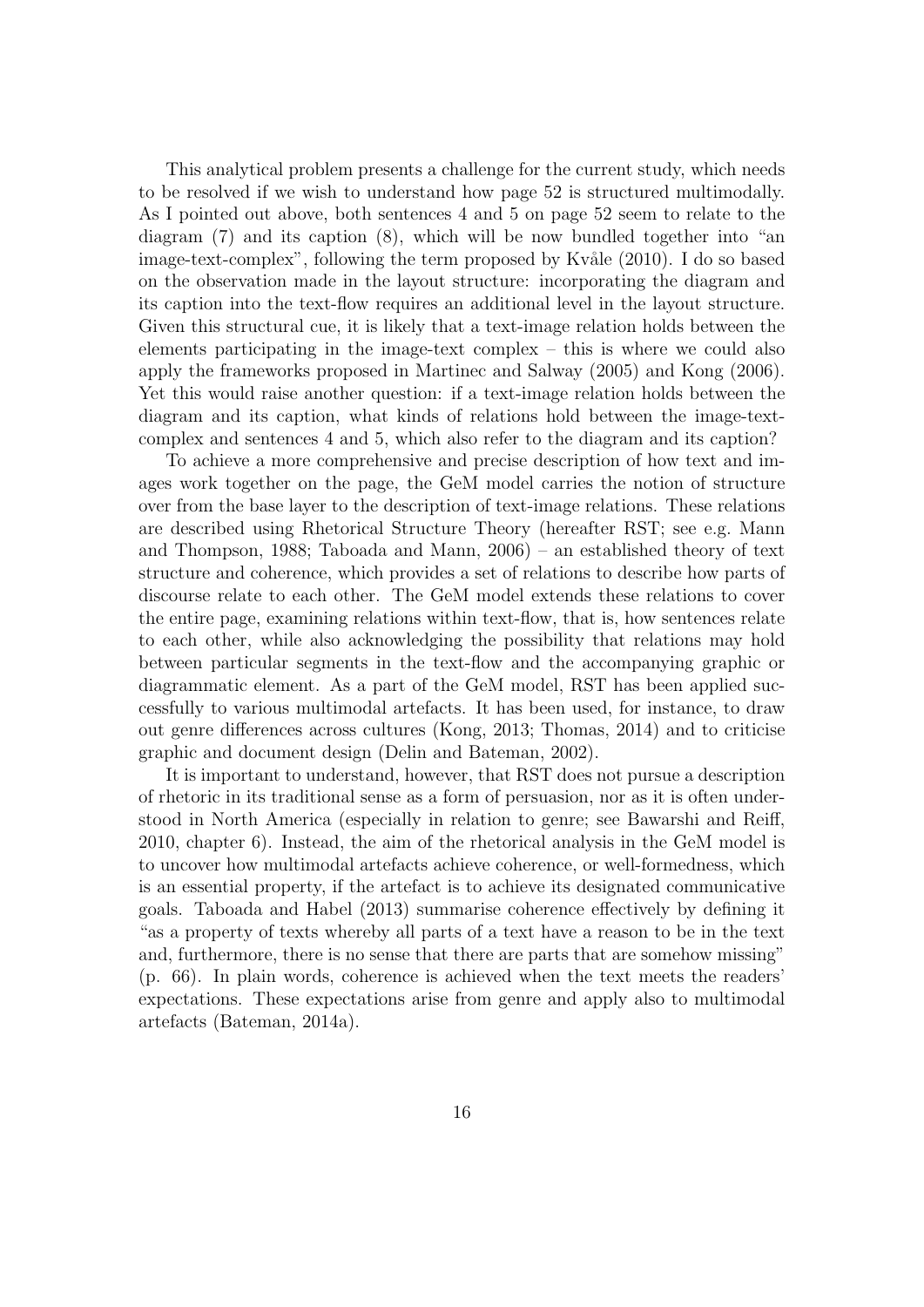

Figure 5: A partial rhetorical structure on page 52 in Bateman and Schmidt (2012). The numbers indicating the identified rhetorical units correspond to those presented in Table 1.

Rhetorical relations are often presented using tree-like diagrams, such as the one shown in Figure 5 (see also Taboada and Mann, 2006, pp. 425-426). The diagram in Figure 5 presents a part of the rhetorical structure found on page 52 of Bateman and Schmidt (2012). In the following description, I will focus especially on how the diagram is integrated into the rhetorical structure, which handles discourse relations within text-flow. The various relations present in text- flow have not been expanded in Figure 5, as indicated by the right-hand side of the diagram. For text-image relations, Figure 5 proposes that a specific relation, RESTATE-MENT, holds between the diagram (7) and its caption (8). Essentially, this means that the diagram and its caption are treated as equals: they restate each other (see Bateman, 2008, pp. 158–159). What is worth noting here is that this imagetext-complex falls under a different branch of the rhetorical structure as the units that make up the text-flow (4, 5, 6, 9, and so on). For this reason, in terms of the rhetorical structure, no direct rhetorical relation exists between the text-flow and the image-text-complex (7–8) incorporated within it.

Although sentence 5 refers explicitly to the image-text-complex, as a part of the rhetorical structure its purpose is to add information to sentence 4. As Figure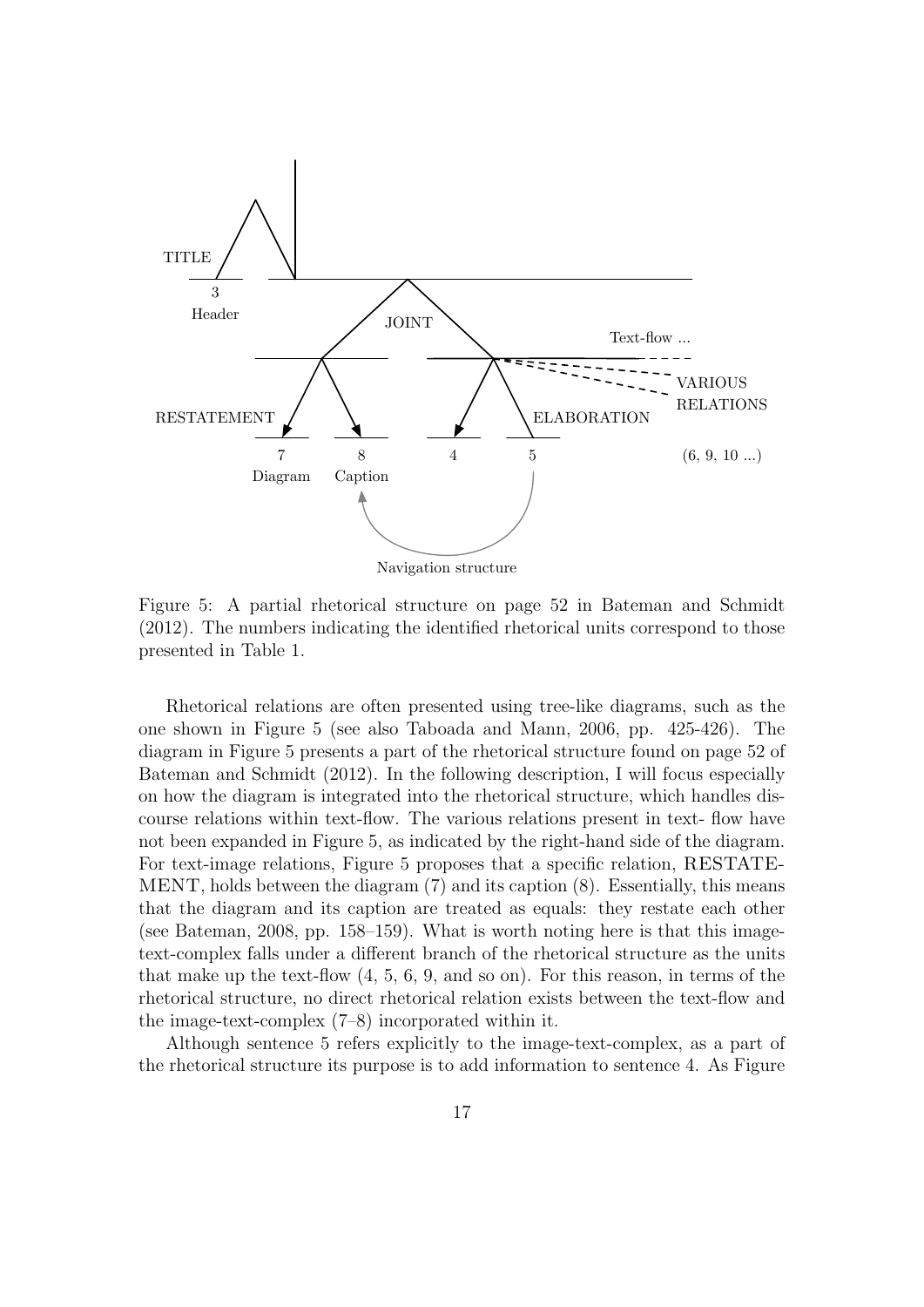5 shows, a relation of ELABORATION holds between the two sentences. It is also worth noting that Table 1 shows sentence 6 standing between sentence 5 and the diagram: the reference is embedded within text-flow and does not immediately precede the diagram. Thus, given the linear principle that governs text-flow, it may be more appropriate to describe the connection to the diagram established in sentence 5 as a navigation structure. This structure is realised using a direct reference in sentence 5 to caption 8: "These perspectives are suggested graphically in Figure 2.5." We can use the navigation layer of the GeM model to explicate how the navigation structure is established. In sentence 5, 'Figure 2.5' acts as a pointer towards caption 8. It is caption 8, in turn, which identifies the accompanying figure as 2.5, that acts as an entry point in the navigation structure (Henschel, 2003, pp.  $20-21$ ).

According to Taboada and Habel (2013), "rhetorical relations between figures and text can be understood as coherence links, contributing to the perceived coherence of a document" (p. 66). With the help of the GeM model and its multiple analytical layers, we can make increasingly precise observations about the nature of coherence in multimodal artefacts, situate them within the framework and consequently, complement Taboada and Habel's (2013) already extensive description. The example in Figure 5 suggests that coherence can also be achieved using other means than drawing rhetorical relations between the content on the page. As I showed above for sentence 5 and the image-text-complex, a navigation structure may also contribute towards coherence in a multimodal artefact: it may be suggested that the readers engaging with the research monograph genre expect the contributions from the graphic and diagrammatic modes to be signposted clearly within text-flow, either using the rhetorical structure or some other structure. Alternatively, this kind of signposting may involve the cooperation of multiple structures, such as rhetorical and navigation structures with typographic emphasis.

As stated, the different kinds of structures found in multimodal artefacts are often intertwined. As Bernhardt (1985) writes:

When a writer elects to make a text visually informative, the decision has consequences which extend down through the text to all levels of structuring, from the large rhetorical divisions of the text, to the intersentential strategies of cohesion, to the syntax of individual clauses. (p. 19)

So far, we have not considered the introductory sentence (4) on the page, except for its use of the bold typeface to emphasise certain nominal groups: "For documents in general one can essentially adopt three perspectives: the content view, the logical view, and the layout view." As Figure 2 showed, these nominal groups are also rendered linguistically as labels in the diagrammatic mode. However, I also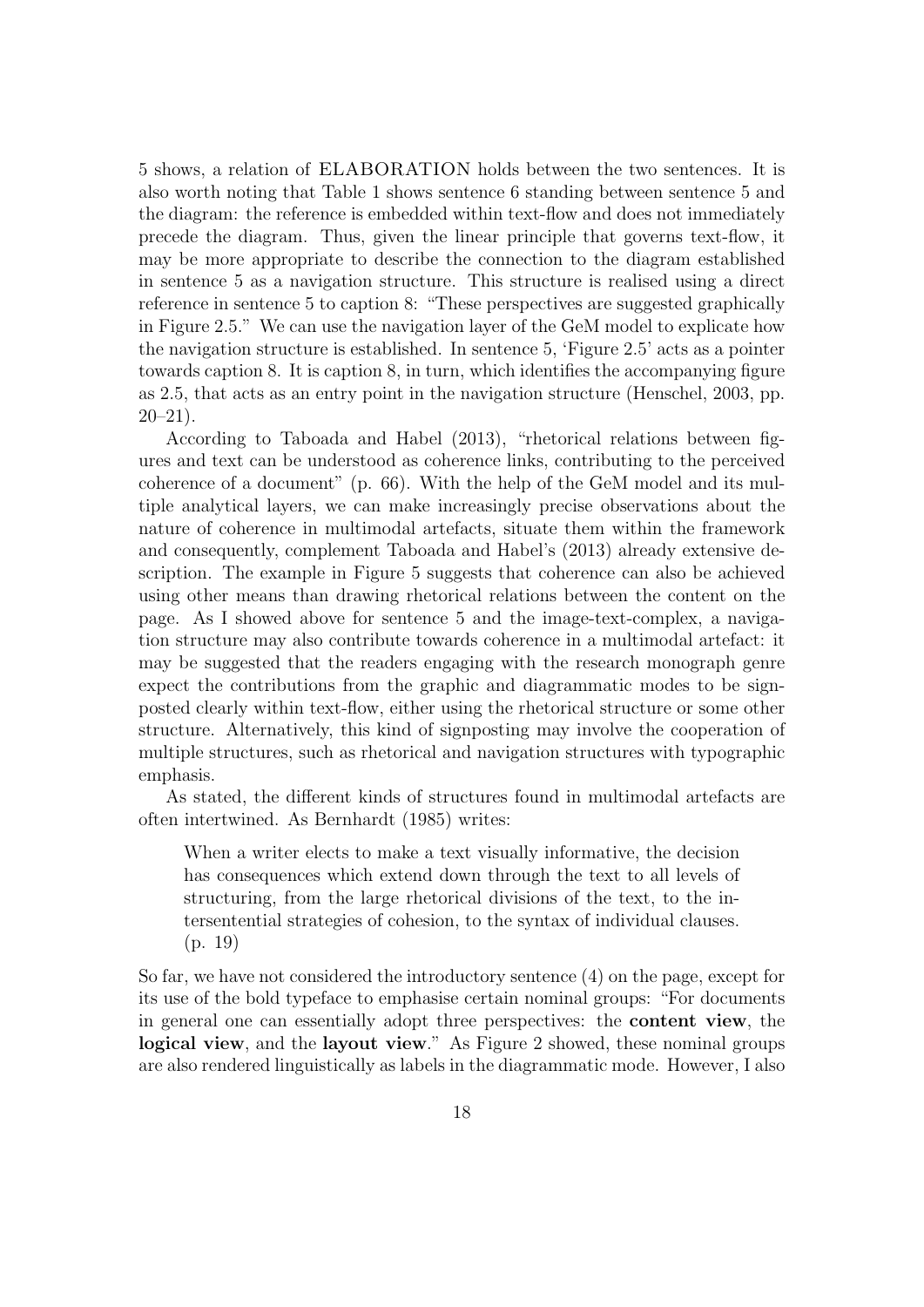emphasised that the GeM model does not extend rhetorical analysis to nominal groups or clauses within sentences, nor does it deconstruct graphic or diagrammatic elements. Therefore, to account for the apparent text-image relations that lie beyond the reach of rhetorical analysis, we need to trace the steps outlined by Bernhardt (1985) and move from the rhetorical structure towards cohesion.

In multimodal research, cohesion is often understood in terms set out for language by Halliday and Hasan (1976). Essentially, Halliday and Hasan (1976) treat cohesion in language as a non-structural resource for making meaning, that is, cohesion is not bound to any particular type of linguistic structure. In plain words, text achieves cohesion by talking about the same or related things, which together form a cohesive field of meaning. Within multimodal research, the concept of cohesion has been applied to the study of text-image relations by Royce (1998, 2007) and developed further in Liu and O'Halloran (2009). Bateman (2014b, p. 161) points out that it is not surprising that cohesion has gained currency in multimodal research, because the concept is not bound to any specific type of structure. Lacking the constraining notion of structure, cohesive ties may be readily drawn across multiple modes, as I have already shown in the case of the apparent links between the typographically-emphasised nominal groups in sentence (4) and their rendition in the diagrammatic mode in diagram (7). In this chapter, turning towards cohesion represents a departure from the approach pursued so far, which has emphasised the benefit of having the constrained notion of structure at hand.

To examine cohesion in action, Table 2 tracks the cohesive ties found on page 52. As the table shows, cohesive ties may be found across the entire page, crosscutting both text-flow and the diagram. Although Table 2 does not describe the actual mechanisms that create cohesion, for which proposals may be found in the work of Royce, Liu and O'Halloran, the table illustrates how the cohesive chains instantly weave a web across the entire page. As Taboada (2004, p. 168) points out, cohesive chains are rarely found in isolation: instead, they occur parallel to other chains. In this case, we may identify three cohesive chains, which correspond to the typographically-highlighted nominal groups: content view, logical view and layout view. The three chains are first introduced (4–6) and then visualised using the image-text-complex (7–8), followed by an examination of the first chain, that is, the content view. The logical and layout views are discussed later: for this reason, their cohesive chains disappear after sentence 8, because Table 2 does not extend beyond page 52. These chains are naturally picked up on the following pages. The reader is likely to know this as well, as such cohesive discontinuities are a common feature of the research monograph genre.

Now, what does this brief analysis of cohesion reveal about multimodality on the page of a research monograph? The cohesive ties obviously cross-cut both textflow and the diagram, but whether the analysis reveals any additional insights into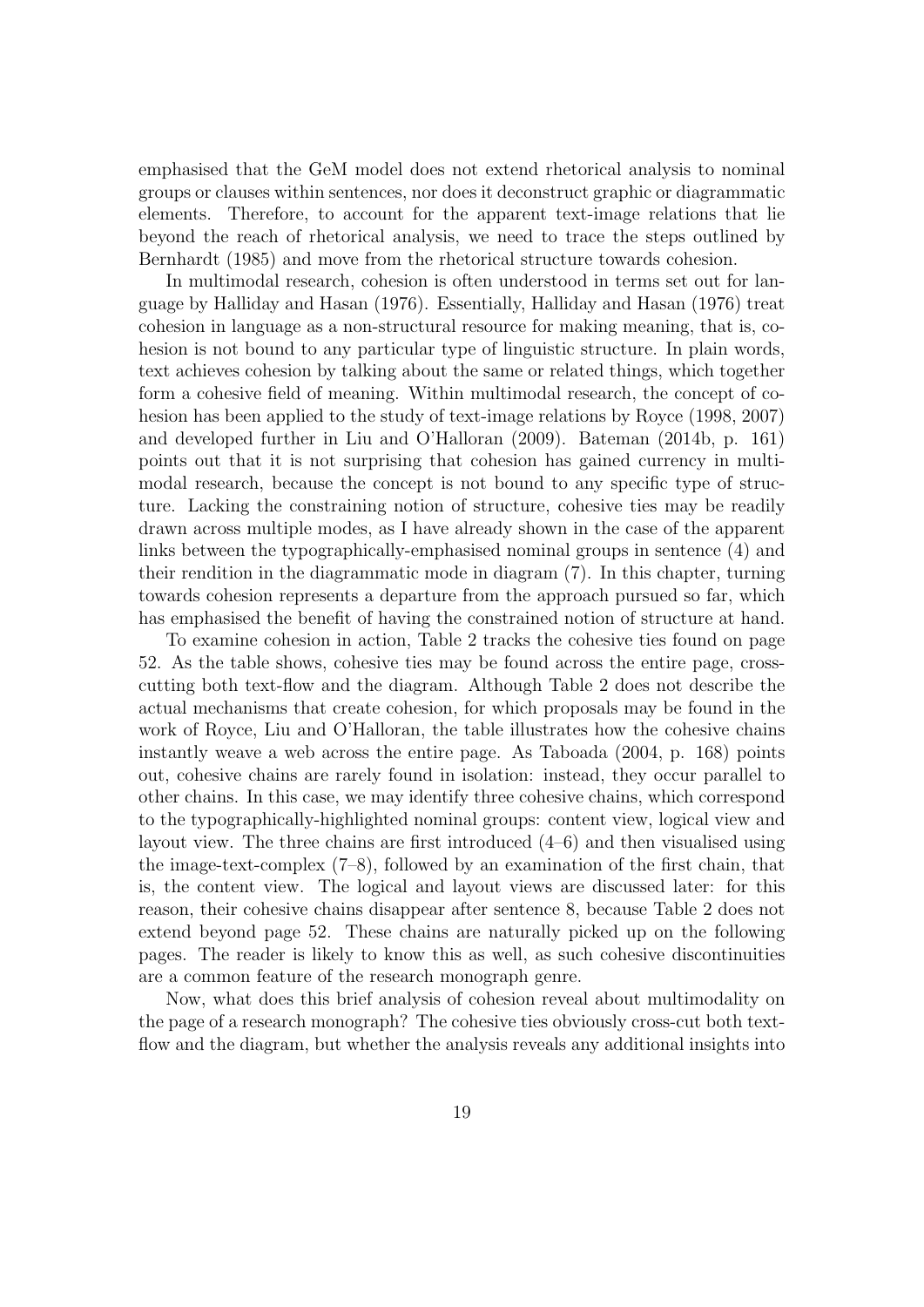Table 2: Cohesive chains on page 52 of Bateman and Schmidt (2012). A bracketed letter L indicates a linguistic instance in the cohesive chain, whereas a bracketed letter V marks a visual instance. The cohesive chains are organised according to their respective topics: the content, logical, and layout views on document structure. The lines that span all three columns indicate where the chains merge.

| Base unit      | Content view                      | Logical view                                                     | Layout view |
|----------------|-----------------------------------|------------------------------------------------------------------|-------------|
| 3 Header       |                                   |                                                                  |             |
|                |                                   | [L: the content view] [L: the logical view] [L: the layout view] |             |
| 5 Pointer to 8 |                                   | L: these perspectives                                            |             |
| b              |                                   | ———————————————————— L: them –                                   |             |
| 7   Diagram    |                                   | [L: the content view] [L: the logical view] [L: the layout view] |             |
| 8 [Caption]    |                                   | L: three basic perspectives                                      |             |
| 9              | [L: the content view perspective] |                                                                  |             |
| 10             | L: this view                      |                                                                  |             |
| 11             | L: the notion of content          |                                                                  |             |
| 12             | L: the kind of content            |                                                                  |             |
| 13             | L: the content                    |                                                                  |             |
| 14             | [L: this]                         |                                                                  |             |
| 15             | L: a content portion              |                                                                  |             |
| 16             | L: such content portions          |                                                                  |             |

the multimodal structure of the page is questionable. In fact, it may be argued that the description of cohesive ties actually raises more questions, particularly in relation to how the typographically-emphasised nominal groups are used on the page. So far, we have worked with the assumption that these nominal groups were somehow related to the diagram. Given their position in Table 2, however, we may also consider whether the typographic resources are actually used to highlight the beginning of the three cohesive chains. This would mean that they are used as a structural cue to support metacognition, emphasising the most important topics to be discussed in the text, which extend beyond the page currently under analysis. At the same time, they can reinforce text-image relations on the page, but their presence would not be necessary: the diagram remains integrated into the artefact structure through the cross-reference in the navigational structure. Because the typographically highlighted text has the potential to serve two different purposes – highlight the beginning of cohesive chains and text-image relations – it may be suggested that this reflects precisely what Lemke (1998) called the multiplication of meaning on the page in scientific discourse.

Generally, what this brief analysis implies is that we must evaluate the page in terms of multimodality, which encompasses far more than text-image relations. This proposition ties in particularly with Parodi's (2012) observation that we must reconsider our often language-centric position and consider the page as an ensem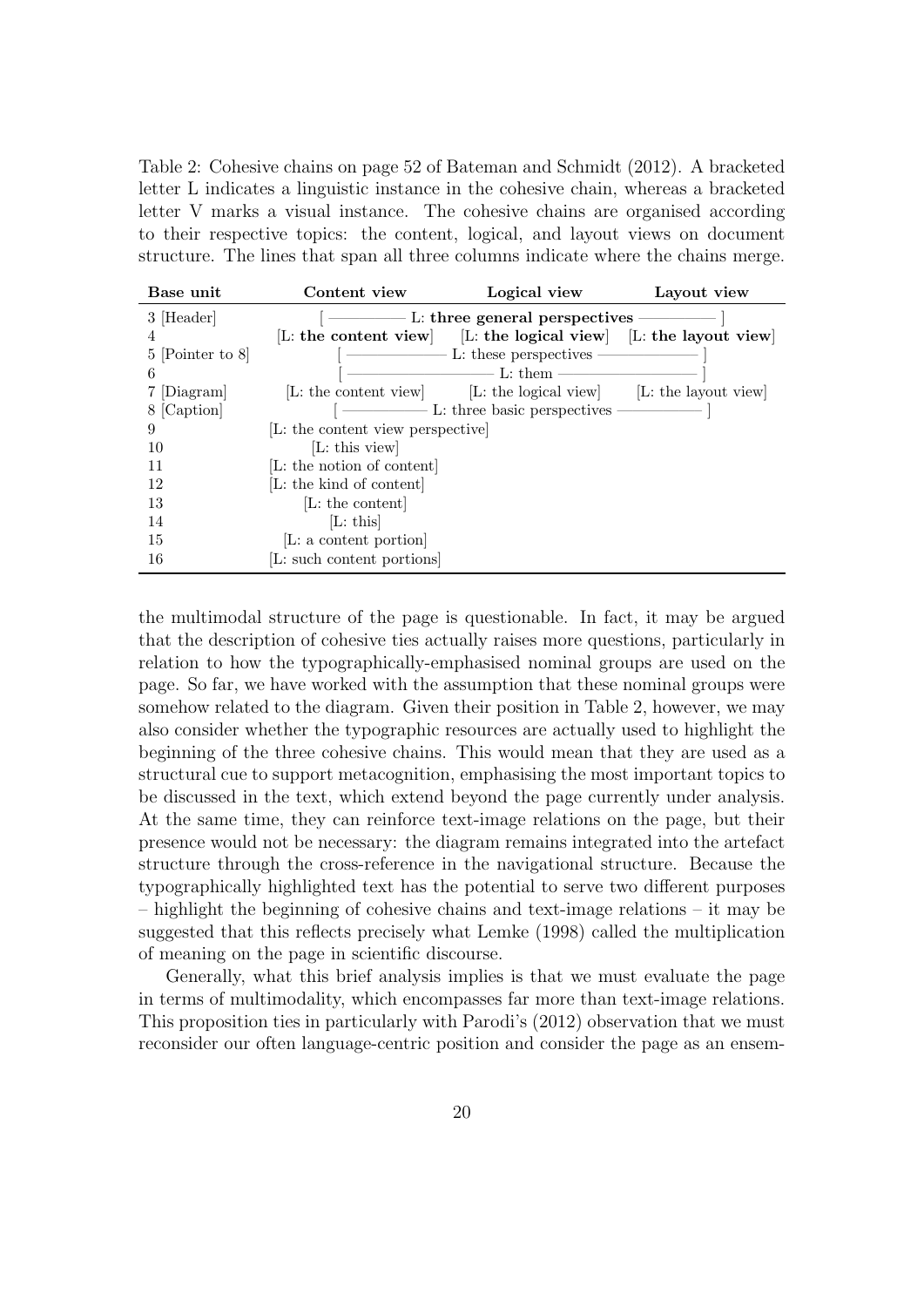ble that works toward a common communicative goal. Depending on the artefact in question, the page will use the available text-typographic, graphic and diagrammatic resources as necessary to meet this goal. Moreover, the page is likely to have multiple strategies for doing so: for instance, as I showed above, text-image relations can be handled through both rhetoric and navigational structures. It is also possible to leave these relations to be handled by cohesion. However, in certain artefacts, such as the research monograph, abandoning the explicit references in the rhetorical or layout structure may result in reduced coherence, as the readers expect these relations to be set out using these structures. This concludes the analysis of page 52: in the following section, I will provide a brief summary of the analysis before considering its implications.

# Conclusion

In this chapter, I have described certain features of the research monograph as a multimodal artefact. First of all, I proposed that the research monograph can be described effectively by working with a specific definition of a semiotic mode, that is, examining its language-driven structure as text-flow. I then suggested that appropriate analytical tools can be used to reveal certain patterns that are characteristic of the research monograph as a genre realised using the book medium. These patterns, which comprised the layout, rhetorical and navigational structures, were described using the Genre and Multimodality model (Bateman, 2008; Hiippala, 2015).

The layout structure, responsible for organising the content into hierarchies, revealed a relatively simple and shallow organisation: I proposed that the simple layout structure is motivated by the needs of using language for academic purposes. Unpacking the highly compressed meanings of academic discourse already requires significant effort from the reader. For this reason, the shallow hierarchy in the layout structure facilitates the reader's access to the content, while simultaneously supporting the use of the artefact by signalling breaks in the text-flow, which may come in the form of tables, diagrams, and figures and other graphic and diagrammatic elements.

To examine text-image relations in the research monograph, I analysed how text-flow handles relations between written language and the diagram on the page. I showed that text-image relations, which constitute one aspect of coherence in multimodal artefacts (Taboada and Habel, 2013; Bateman, 2014a), can also be realised using a navigation structure. Instead of embedding the diagram into the rhetorical structure, a direct reference is sufficient for integrating the diagram into the multimodal structure of the page, because the page constitutes a multimodal ensemble that works towards a shared communicative goal (cf. Hiippala, 2015,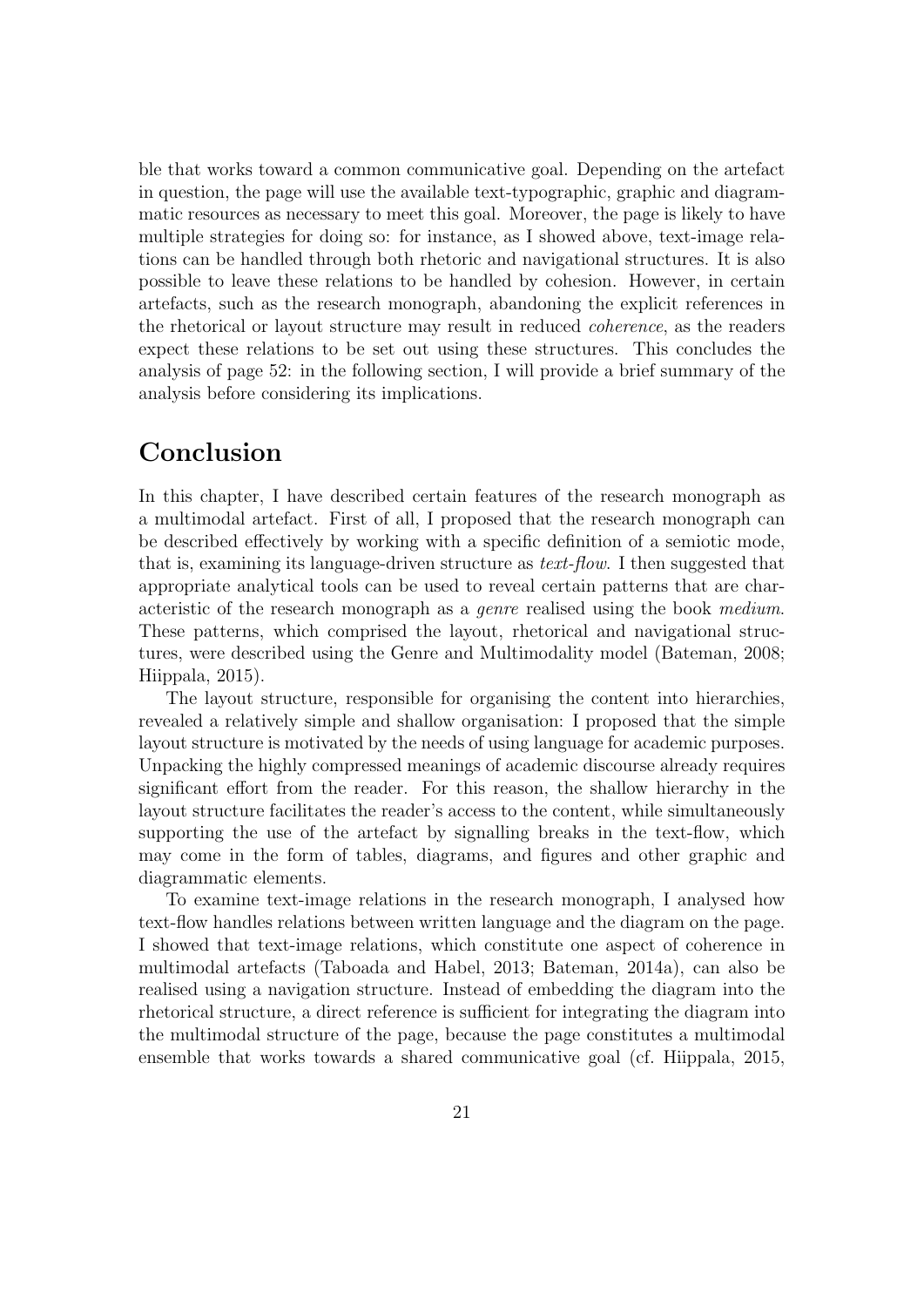chapter 2). Finally, I considered aspects of cohesion, that is, how the page ensures continuity in presenting the subject matter, while also examining how typography can simultaneously support both cohesion and text-image relations.

What I have attempted to show with this brief analysis of a single page in a research monograph is that by applying state-of-the-art theories and methods in multimodal analysis, we can also make useful observations about genres that may not be instantly perceived as multimodally interesting. In higher education, however, an improved understanding of such genres – the research monograph, for instance – may help to identify the most effective strategies for recontextualising its content in other genres, such as presentations, handouts, and in other media, such as blackboards or interactive whiteboards. The content may be recontextualised in various ways: the use of comics to introduce French critical theory (see O'Halloran, 1999) may be considered an extreme case, as this involves rendering the content using another semiotic mode (Bateman and Wildfeuer, 2014). A more ordinary situation facing the teacher may involve creating a slideshow using presentation software.

From the perspective of this chapter, the recontextualisation of content involves a transition from one genre to another, which can also entail a change of the medium, for instance, from book to presentation. The contribution of the medium should not be underestimated, because it is the medium that makes the semiotic modes available. Apart from attending to the possibilities provided by dynamic digital media, this raises several questions for those working within areas of multimodal research and education: What are the most efficient strategies for recontextualising the content from research monographs in presentations? Can we summarise academic arguments realised using text-flow effectively in bullet points? Can we carry over the content in the diagrammatic mode to the presentation without any changes at all? Answering these kinds of questions will likely require input from researchers in education and other relevant fields specialising in the reception of learning materials, not to mention the students themselves. In any case, the more we know about multimodality in both 'source' and 'target' genres and media, the better.

This leads us to the final point made in this chapter, that is, whether multimodal analysis can help the learners to better cope with research monographs. This does not, of course, involve them performing actual analyses of learning materials. Instead, an awareness of multimodality should provide various tools to support metacognition. Tracing the cohesive chains, for instance, may help to follow an argument in academic discourse. Based on my personal experience of teaching academic writing, students often tend to stop reading the moment they encounter an unfamiliar word or concept. Following through the cohesive chain on the page may help to contextualise the concept under discussion, and therefore,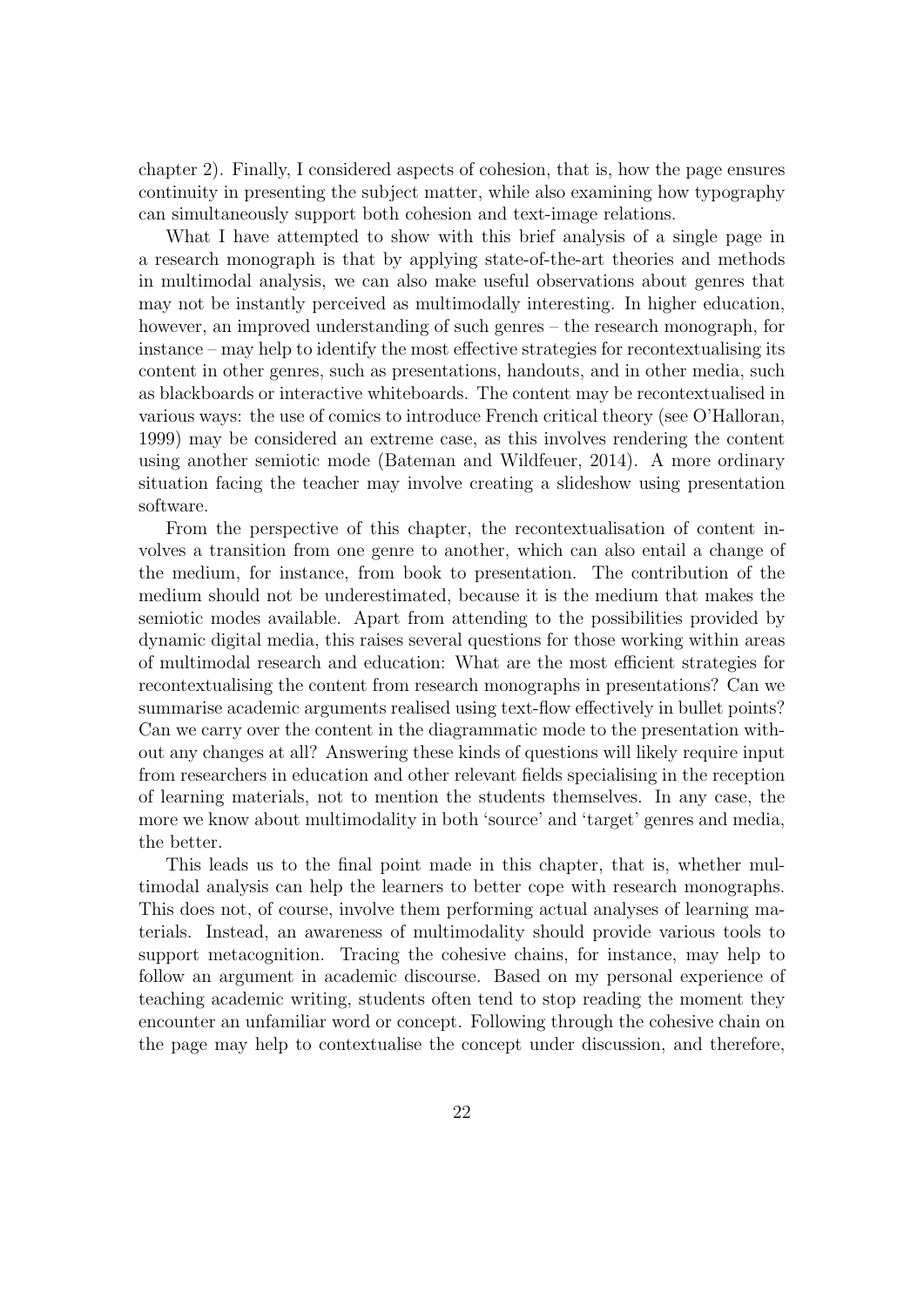support strategic reading. Additionally, encouraging learners to attend to textimage relations may help them to make sense of the diagrammatic mode, and how this mode operates alongside text-flow. Moreover, explicating these structures to learners may help them to draw on their previous knowledge of complex multimodal genres acquired outside the classroom and consequently, help them to apply these literacies in academic contexts.

### Acknowledgements

I would like to thank Kate Maxwell and Ivan Berazhny for their comments on earlier versions of this chapter, and the Ella and Georg Ehrnrooth Foundation for supporting the research financially.

# References

- Archer, A. (2010). Multimodal texts in higher education and the implications for writing pedagogy. *English in Education*, 44(3), 201–213.
- Archer, A. and Newfield, D. (Eds.) (2014). Multimodal Approaches to Research and Pedagogy: Recognition, Resources, and Pedagogy. Routledge, New York and London.
- Bateman, J. A. (2008). Multimodality and Genre: A Foundation for the Systematic Analysis of Multimodal Documents. Palgrave Macmillan, London.
- Bateman, J. A. (2009). Discourse across semiotic modes. In J. Renkema (Ed.), Discourse, of course: An overview of research in discourse studies, (pp. 55–66). Benjamins, Amsterdam/Philadelphia.
- Bateman, J. A. (2013). Multimodal analysis of film within the GeM framework. Ilha do Desterro, 64, 49–84.
- Bateman, J. A. (2014a). Multimodal coherence research and its applications. In H. Gruber and G. Redeker (Eds.), The Pragmatics of Discourse Coherence: Theories and Applications, (pp. 145–177). Benjamins, Amsterdam.
- Bateman, J. A. (2014b). Text and Image: A Critical Introduction to the Visual/Verbal Divide. Routledge, London and New York.
- Bateman, J. A. and Schmidt, K.-H. (2012). Multimodal Film Analysis: How Films Mean. Routledge, London.
- Bateman, J. A. and Wildfeuer, J. (2014). A multimodal discourse theory of visual narrative. *Journal of Pragmatics*, 74, 180–208.
- Bawarshi, A. S. and Reiff, M. J. (2010). Genre: An Introduction to History, Theory, Research, and Pedagogy. Parlor, West Lafayette.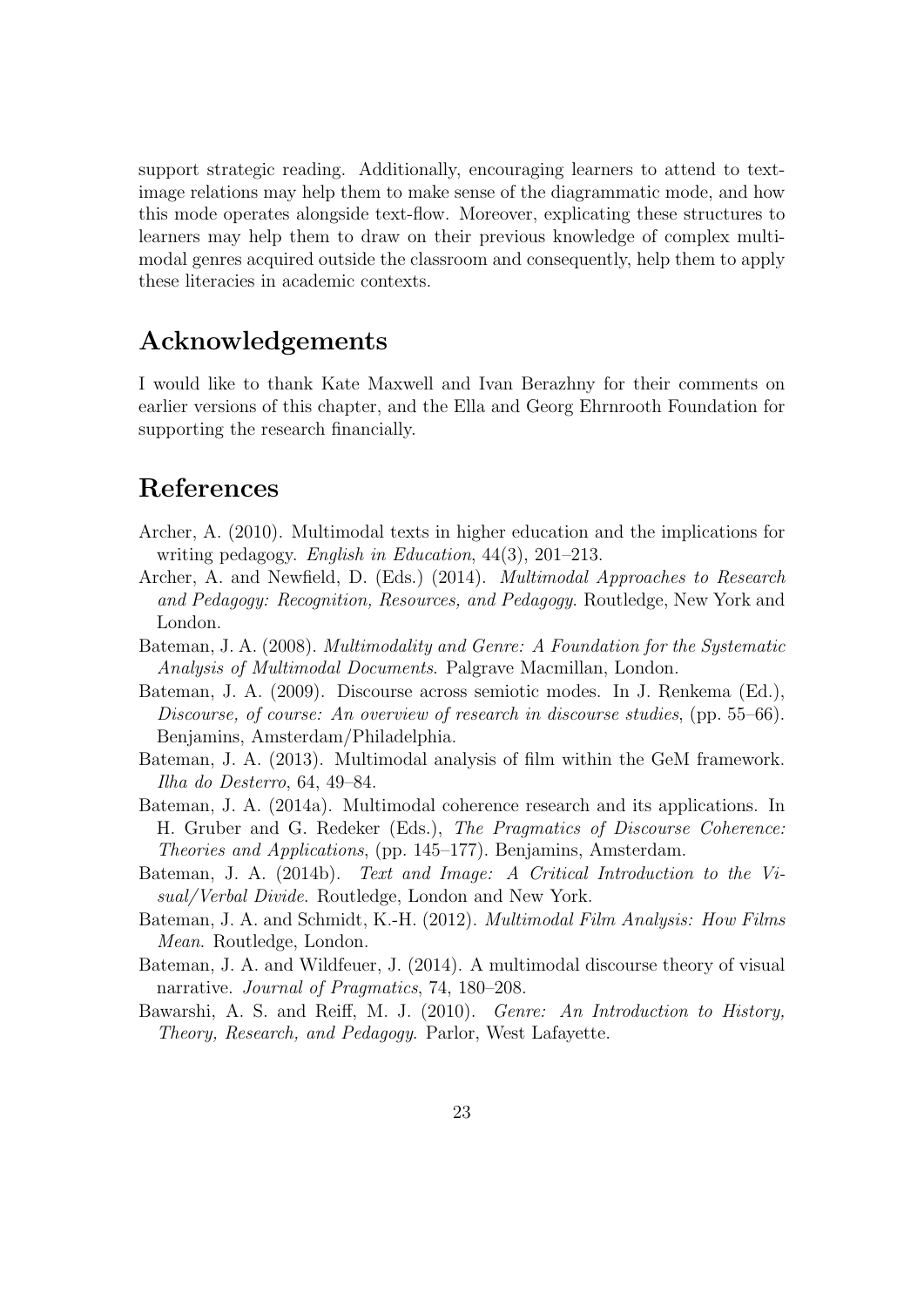- Bernhardt, S. A. (1985). Text structure and graphic design: The visible design. In J. D. Benson and W. S. Greaves (Eds.), *Systemic Perspectives on Discourse*, volume 2, (pp. 18–38). Ablex, Norwood, NJ.
- Bezemer, J. and Kress, G. (2009). Visualizing English: a social semiotic history of a school subject. Visual Communication, 8(3), 247–262.
- Delin, J. L. and Bateman, J. A. (2002). Describing and critiquing multimodal documents. Document Design, 3(2), 140–155.
- Elleström, L.  $(2010)$ . The modalities of media: A model for understanding intermedial relations. In L. Elleström (Ed.), *Media Borders, Multimodality and* Intermediality, (pp. 11–48). Palgrave, London.
- Forceville, C. (2007). Book review: Multimodal Transcription and Text Analysis: A Multimedia Toolkit and Coursebook. Journal of Pragmatics, 39(6), 1235– 1238.
- Forceville, C. (2014). Relevance Theory as model for analysing visual and multimodal communication. In D. Machin (Ed.), Visual Communication, (pp. 51–70). De Gruyter Mouton, Berlin.
- Guo, L. (2004). Multimodality in a biology textbook. In K. L. O'Halloran (Ed.), Multimodal Discourse Analysis: Systemic Functional Perspectives, (pp. 196– 219). Continuum, London.
- Halliday, M. A. K. (1998). Language and knowledge: The 'unpacking' of text. In D. Allison, L. Wee, B. Zhiming, and S. A. Abraham (Eds.), Text in Education and Society, (pp. 157–178). Singapore University Press, Singapore.
- Halliday, M. A. K. and Hasan, R. (1976). Cohesion in English. Longman, London.
- Henschel, R. (2003). GeM Annotation Manual. University of Bremen, University of Stirling, second edition.
- Hiippala, T. (2014). Multimodal genre analysis. In S. Norris and C. D. Maier (Eds.), Interactions, Images and Texts: A Reader in Multimodality, (pp. 111– 123). De Gruyter Mouton, Berlin and New York.
- Hiippala, T. (2015). The Structure of Multimodal Documents: An Empirical Approach. Routledge, New York and London.
- Holsanova, J., Holmberg, N., and Holmqvist, K. (2009). Reading information graphics: the role of spatial contiguity and dual attentional guidance. Applied Cognitive Psychology, 23, 1215–1226.
- Holsanova, J. and Nord, A. (2010). Multimodal design: Media structures, media principles and users meaning-making in printed and digital media. In H.-J. Bucher, T. Gloning, and K. Lehnen (Eds.), *Neue Medie - neue Formate: Ausdif*ferenzierung und Konvergenz in der Medienkommunikation, (pp. 81–103). Campus, Frankfurt/New York.
- Hyland, K. and Bondi, M. (Eds.) (2006). Academic discourse across disciplines. Peter Lang, Bern.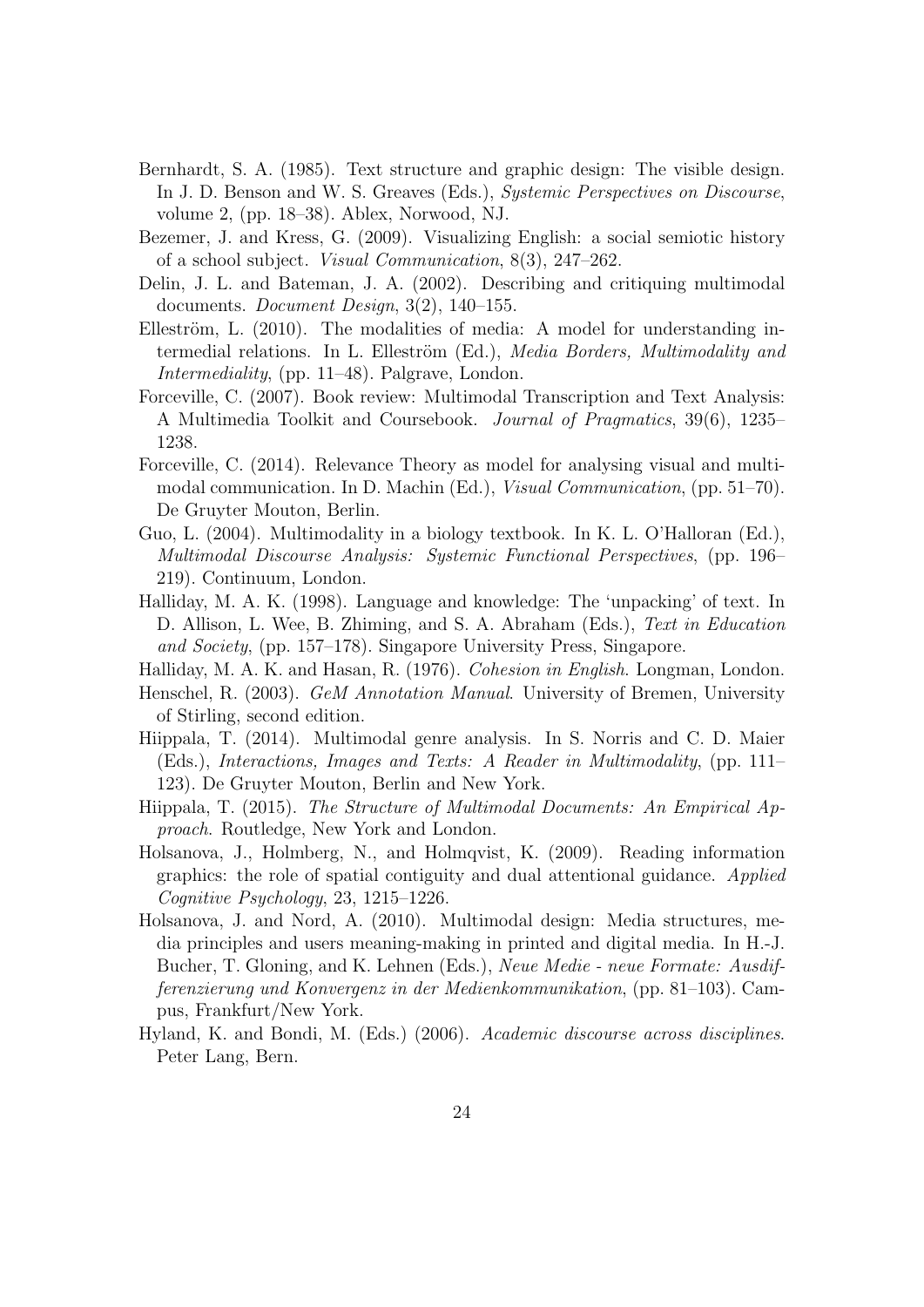- Iedema, R. (2003). Multimodality, resemiotization: extending the analysis of discourse as multi-semiotic practice. Visual Communication, 2(1), 29–57.
- Jewitt, C. (2014a). Different approaches to multimodality. In C. Jewitt (Ed.), The Routledge Handbook of Multimodal Analysis, (pp. 31–43). Routledge, London, second edition.
- Jewitt, C. (2014b). A multimodal lens on the school classroom. In D. Machin (Ed.), Visual Communication, (pp. 387–404). De Gruyter Mouton, Berlin.
- Kirsh, D. (2005). Metacognition, distributed cognition and visual design. In P. Johansson and P. Gärdenfors (Eds.), Cognition, Education and Communication Technology, (pp. 147–179). Lawrence Erlbaum, Mahwah, NJ.
- Kong, K. C. C. (2006). A taxonomy of the discourse relations between words and visuals. Information Design Journal, 14(3), 207–230.
- Kong, K. C. C. (2013). A corpus-based study in comparing the multimodality of Chinese- and English-language newspapers. Visual Communication, 12(2), 173–196.
- Kress, G. (1998). Visual and verbal modes of representation in electronically mediated communication: the potentials of new forms of text. In I. Snyder (Ed.), Page to Screen: Taking Literacy into the Electronic Era, (pp. 53–79). Routledge, London and New York.
- Kress, G. (2003). Literacy in the New Media Age. Routledge, London.
- Kress, G. (2005). Gains and losses: New forms of texts, knowledge, and learning. Computers and Composition, 22(1), 5–22.
- Kress, G., Jewitt, C., Ogborn, J., and Tsatsarelis, C. (2001). Multimodal Teaching and Learning: The Rhetorics of the Science Classroom. Continuum, London and New York.
- Kvåle, G. (2010). Invitasjon til destinasjon: Multimodal retorikk i turistkommunikasjon. In M. Engebretsen (Ed.), *Skrift/bilde/lyd: Analyse av sammensatte* tekster, (pp. 39–55). Høyskoleforlaget, Kristiansand.
- Lemke, J. L. (1998). Multiplying meaning: Visual and verbal semiotics in scientific text. In J. R. Martin and R. Veel (Eds.), Reading Science: Critical and Functional Perspectives on Discourses of Science, (pp. 87–113). Routledge, New York, NY.
- Liu, Y. and O'Halloran, K. L. (2009). Intersemiotic texture: analyzing cohesive devices between language and images. Social Semiotics, 19(4), 367–388.
- Mann, W. C. and Thompson, S. A. (1988). Rhetorical Structure Theory: Toward a functional theory of text organization. Text, 8(3), 243–281.
- Martin, J. R. (1992). English Text: System and Structure. Benjamins, Amsterdam.
- Martinec, R. and Salway, A. (2005). A system for image-text relations in new (and old) media. Visual Communication, 4(3), 337–371.